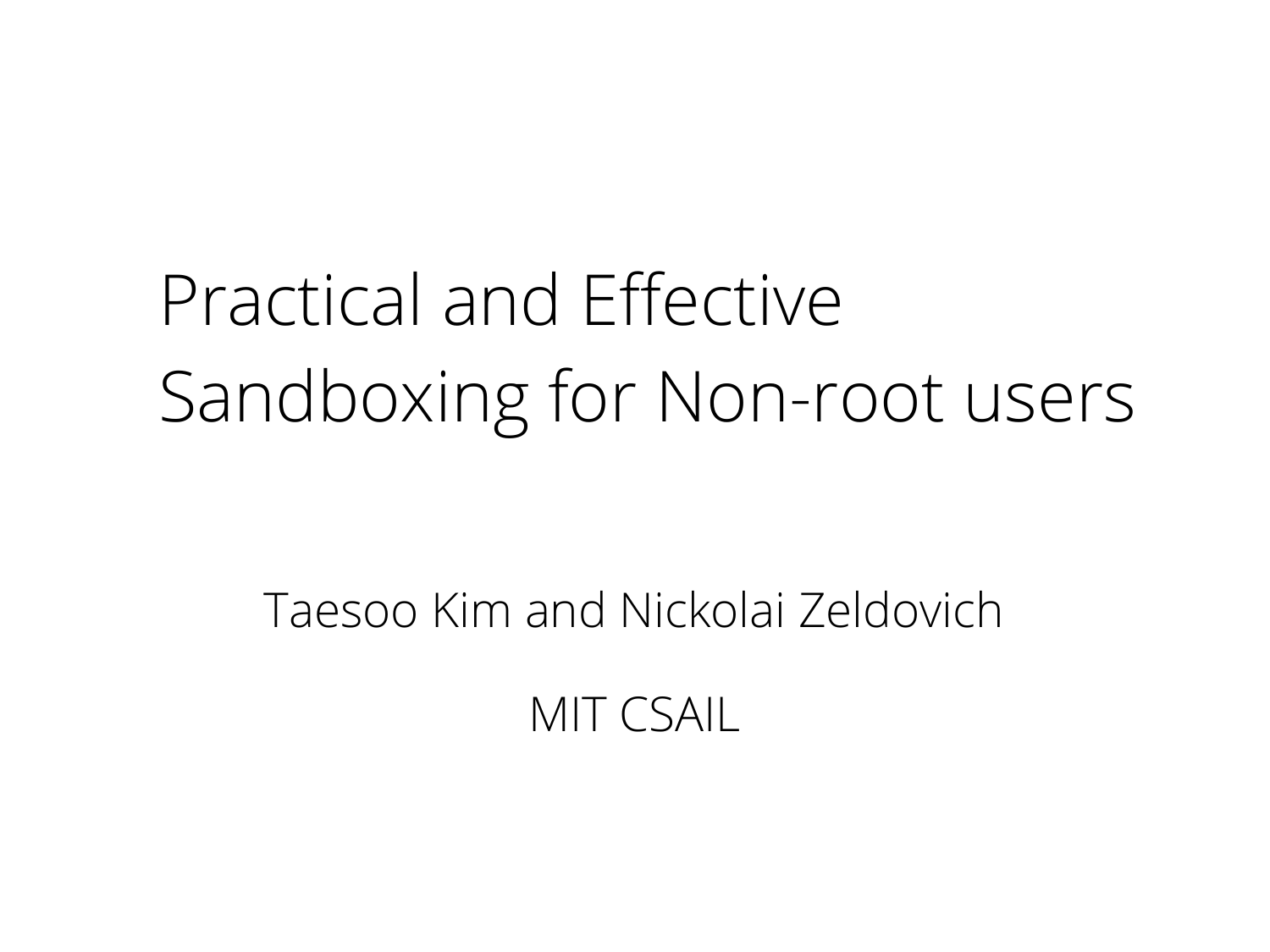Why yet another sandbox for desktop applications?

- There are many existing sandbox mechanisms
	- Chroot / Lxc (Unix/Linux)
	- Jail (Freebsd)
	- Seatbelt (Mac OS X)
	- VM?

...

• Difficult-to-use, requiring root privilege, or slow!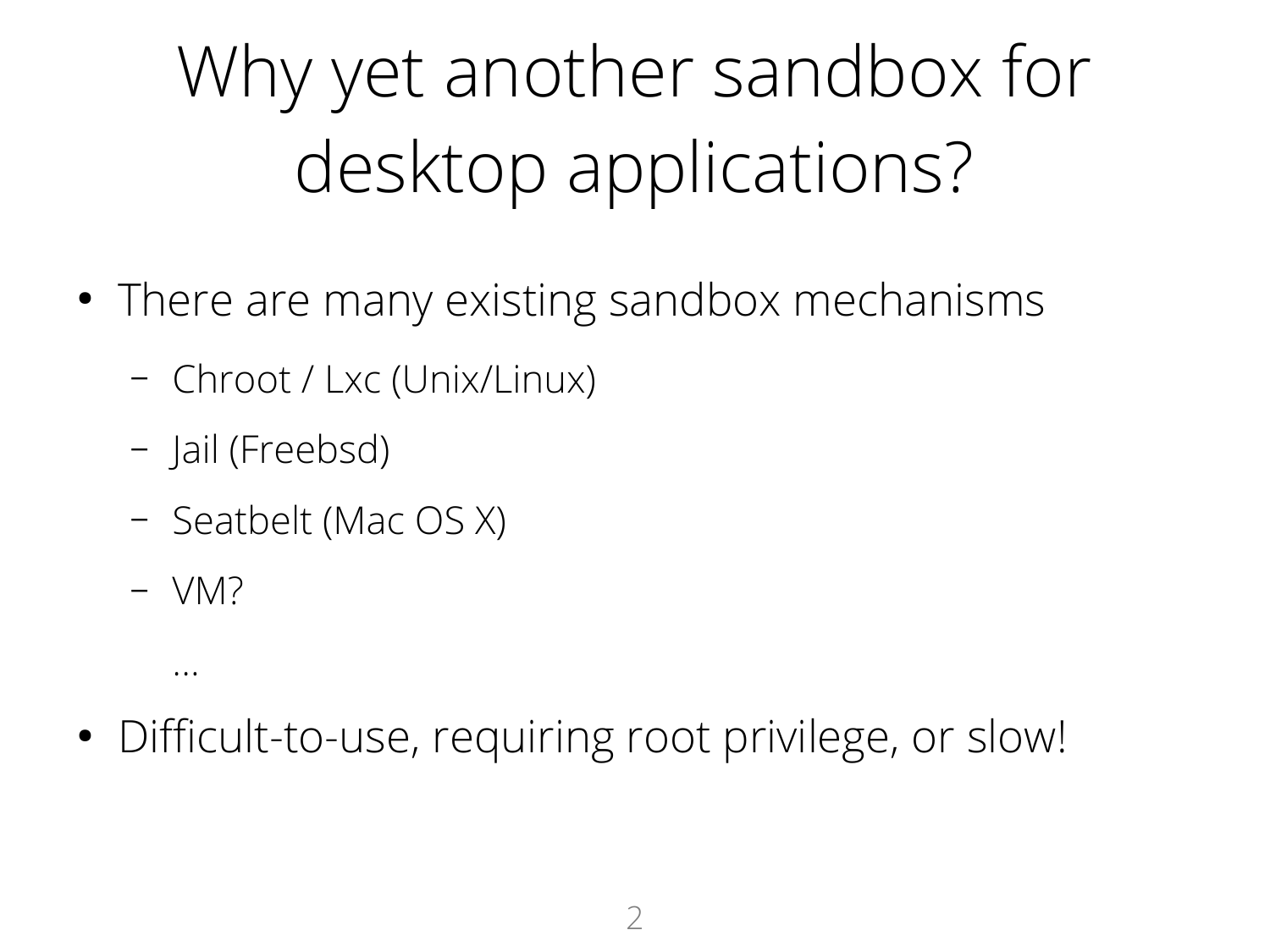

[c]ommit, [d]iff, [i]gnore, [l]ist, [s]hell, [q]uit ?>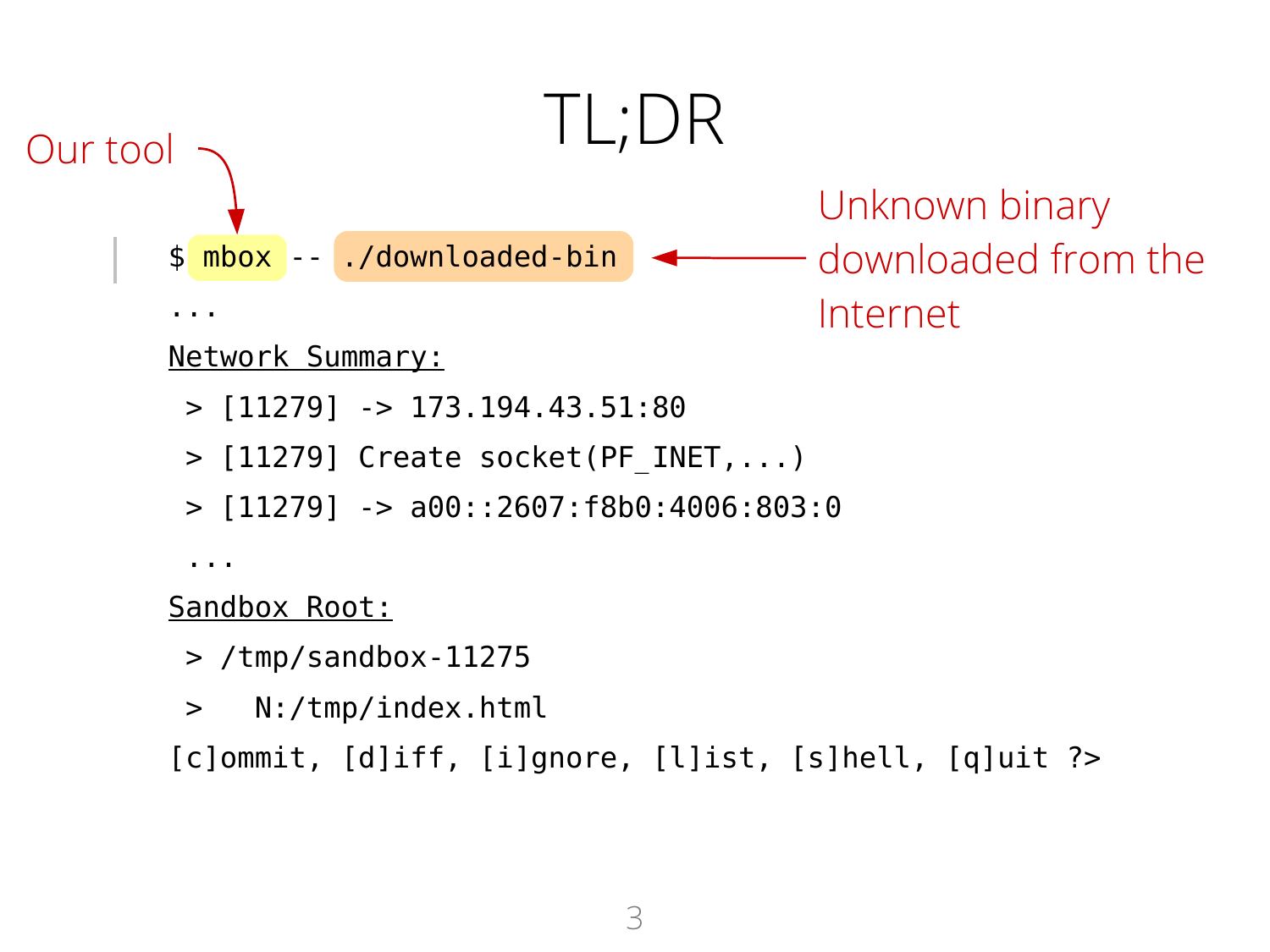#### TL;DR

```
Where to connect?
> [11279] -> 173.194.43.51:80
$ mbox -- ./downloaded-bin
...
Network Summary:
 > [11279] Create socket(PF_INET,...)
 > [11279] -> a00::2607:f8b0:4006:803:0
 ...
```
Sandbox Root:

- > /tmp/sandbox-11275
- > N:/tmp/index.html

[c]ommit, [d]iff, [i]gnore, [l]ist, [s]hell, [q]uit ?>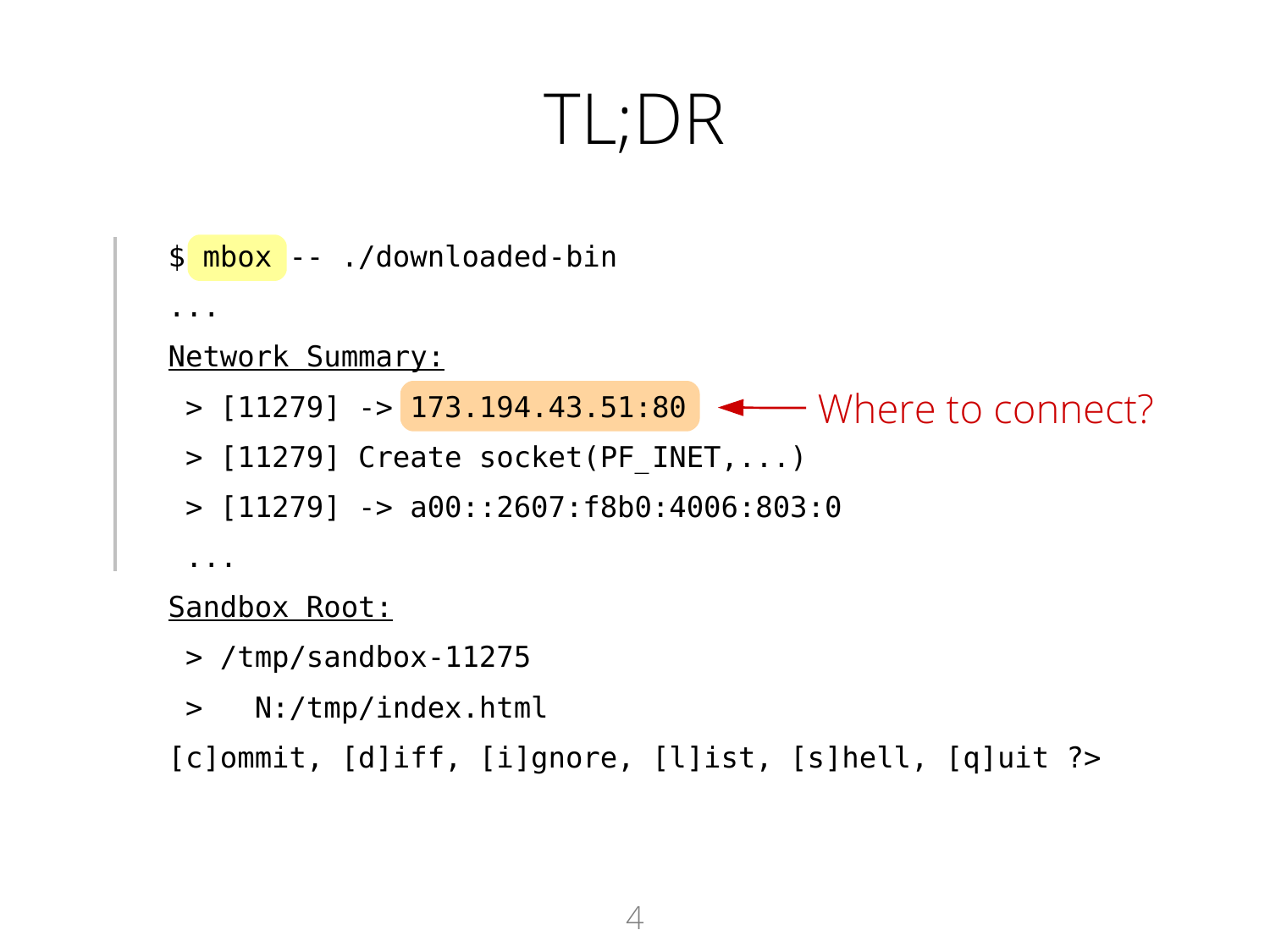#### TL;DR

```
Protecting the host filesystem 
                               from modification
$ mbox -- ./downloaded-bin
...
Network Summary:
 > [11279] -> 173.194.43.51:80
 > [11279] Create socket(PF_INET,...)
 > [11279] -> a00::2607:f8b0:4006:803:0
 ...
Sandbox Root:
 > /tmp/sandbox-11275
 > N:/tmp/index.html
[c]ommit, [d]iff, [i]gnore, [l]ist, [s]hell, [q]uit ?>
```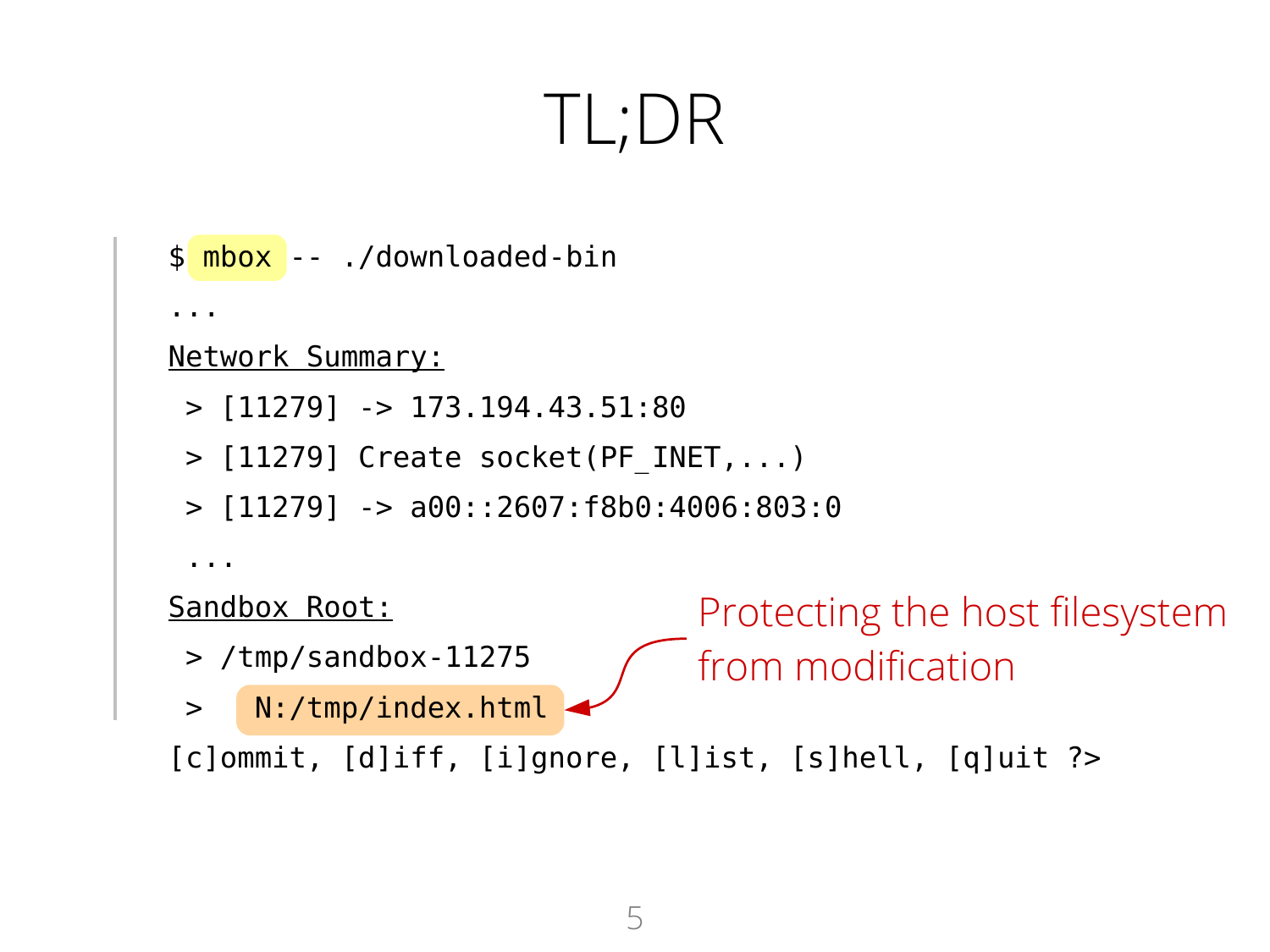#### TL;DR

```
Revision-control-system like interface
$ mbox -- ./downloaded-bin
...
Network Summary:
 > [11279] -> 173.194.43.51:80
 > [11279] Create socket(PF_INET,...)
 > [11279] -> a00::2607:f8b0:4006:803:0
 ...
Sandbox Root:
 > /tmp/sandbox-11275
 > N:/tmp/index.html
[c]ommit, [d]iff, [i]gnore, [l]ist, [s]hell, [q]uit ?>
```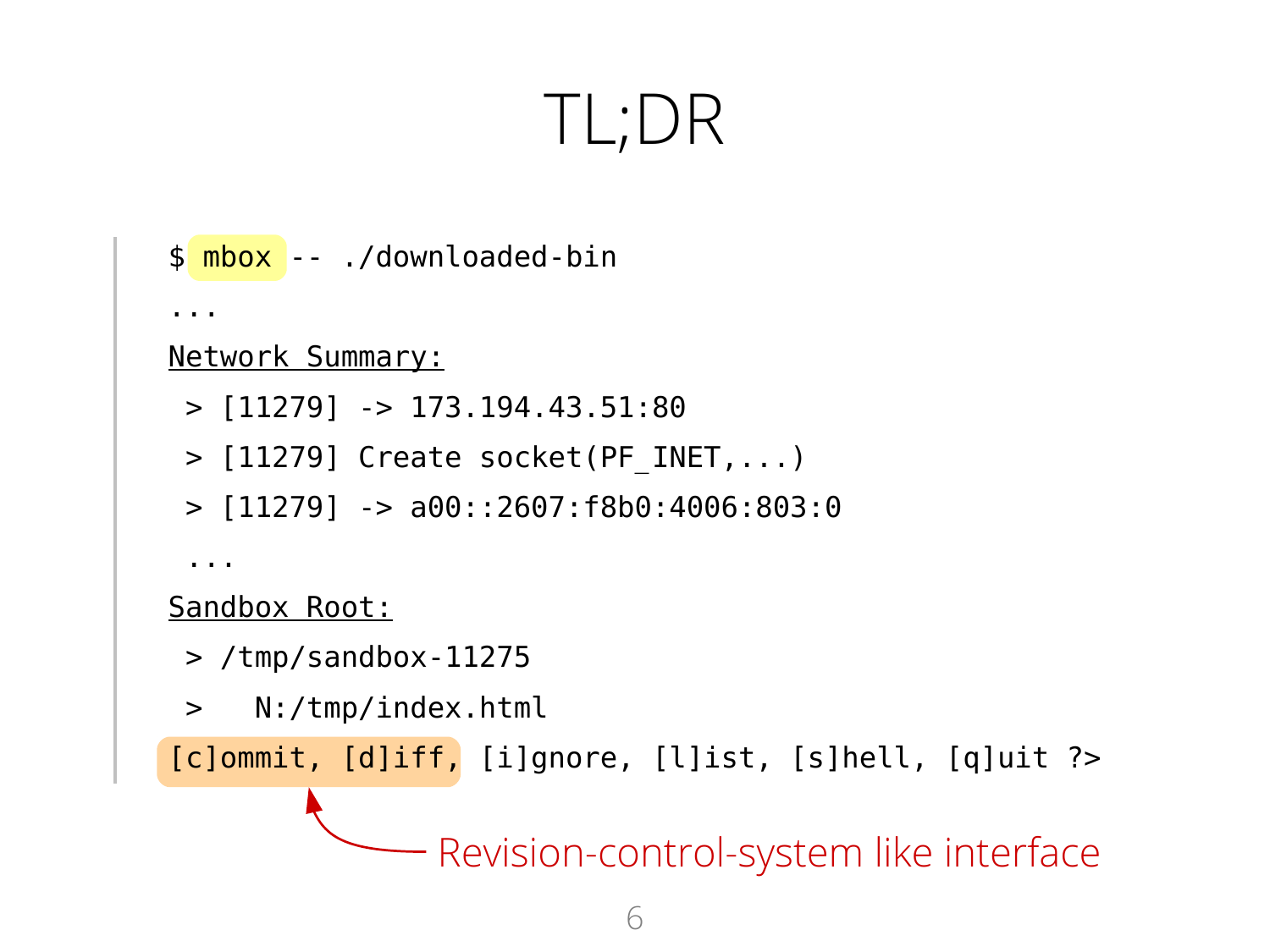```
Without root privilege! TL;DR
     \phi mbox \rightarrow ./downloaded-bin
     ...
     Network Summary:
      > [11279] -> 173.194.43.51:80
      > [11279] Create socket(PF_INET,...)
      > [11279] -> a00::2607:f8b0:4006:803:0
      ...
     Sandbox Root:
      > /tmp/sandbox-11275
      > N:/tmp/index.html
     [c]ommit, [d]iff, [i]gnore, [l]ist, [s]hell, [q]uit ?>
```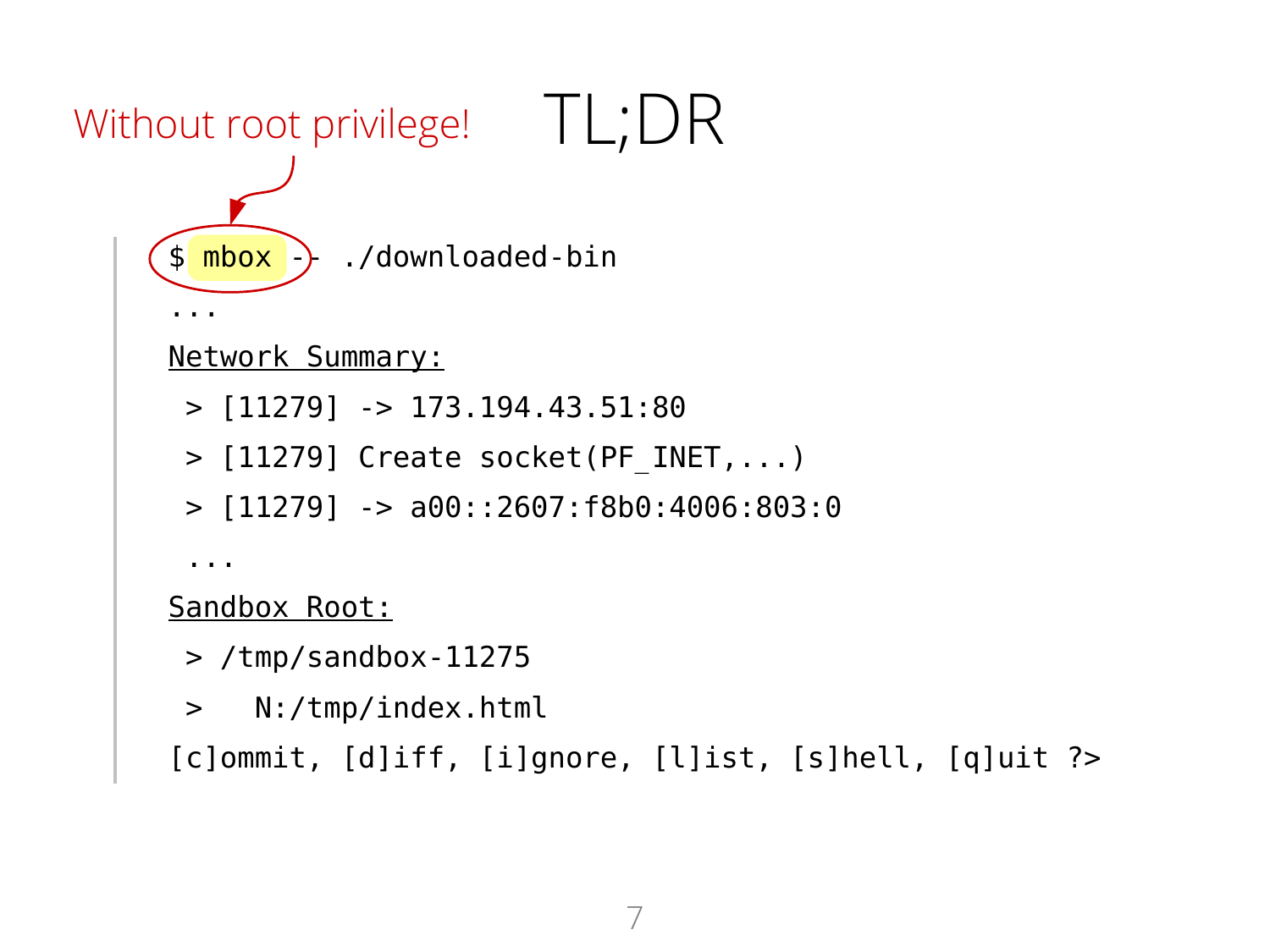### Design overview

- **Layered sandbox filesystem**
	- Overlaying the host filesystem
	- Confining modification made by sandboxed processes
	- Persistent storage: in fact, just a regular directory

- **System call interposition**
	- Commodity OSes provide one for non-root users
	- Enabling a variety of applications: installing pkgs, restricting network, build/dev. env ...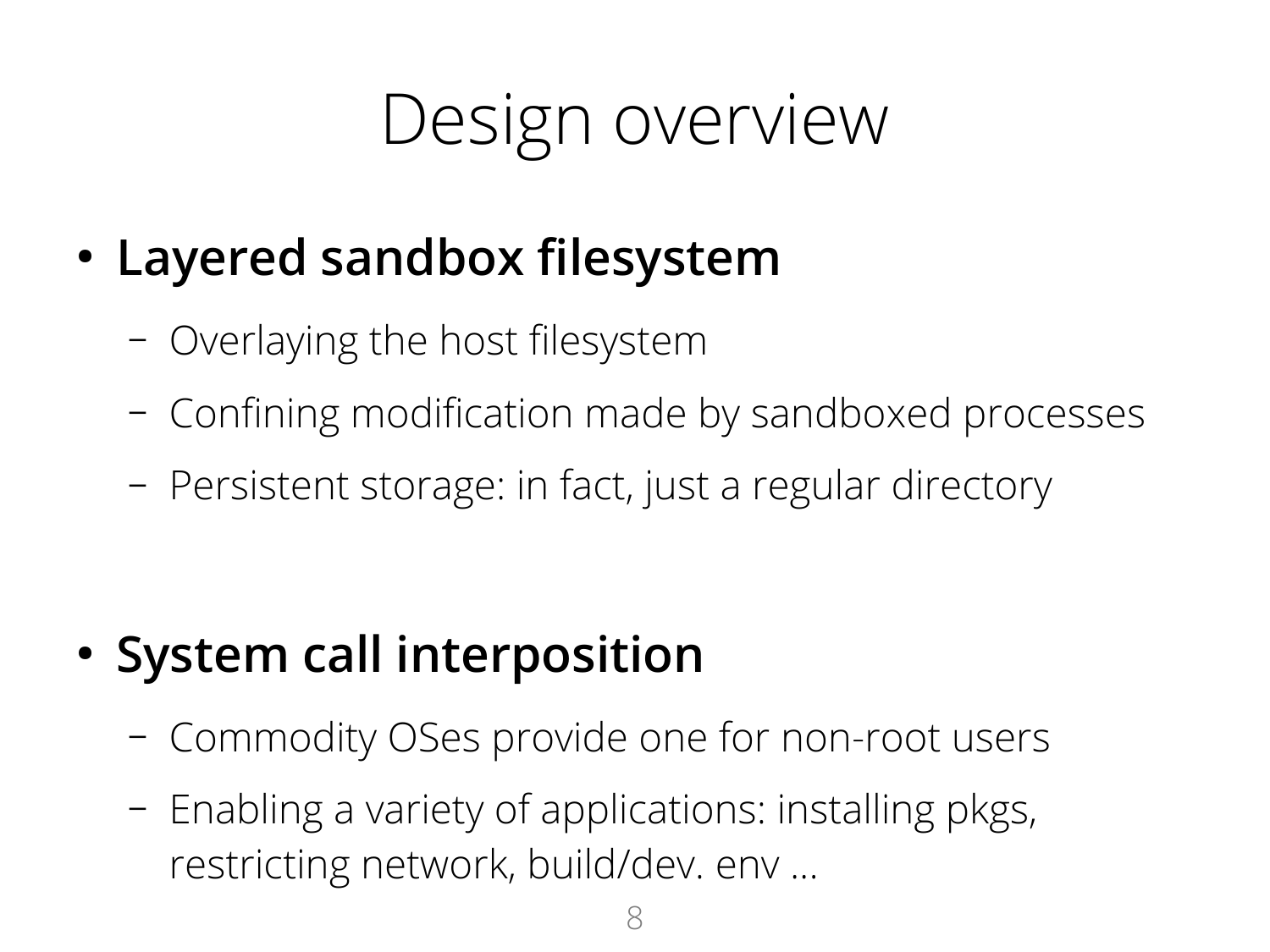### Design overview

- **Layered sandbox filesystem**
	- Overlaying the host filesystem
	- Confining modification made by sandboxed processes
	- Persistent storage: in fact, just a regular directory

- **System call interposition**
	- Commodity OSes provide one for non-root users
	- Enabling a variety of applications: installing pkgs, restricting network, build/dev. env ...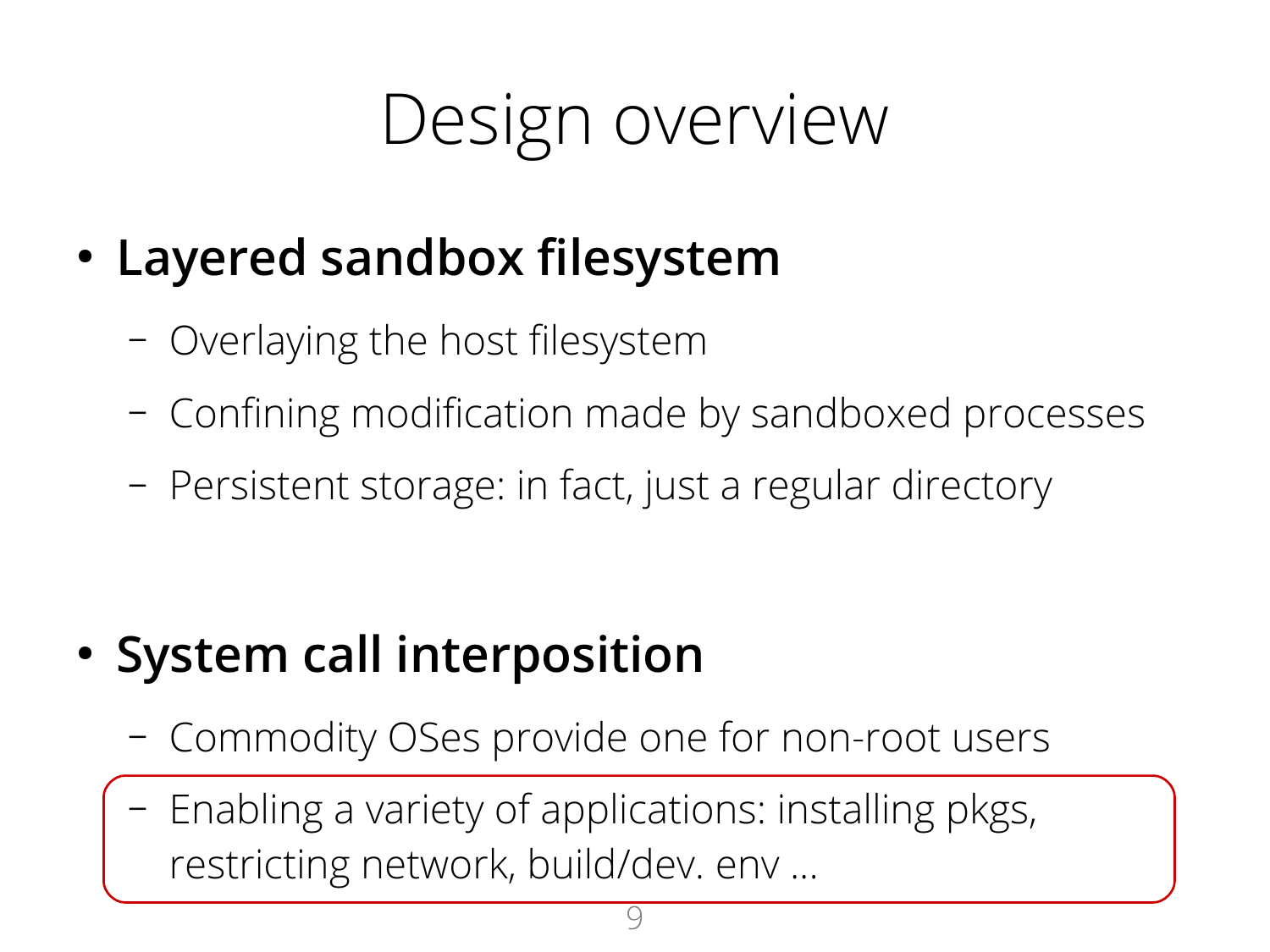### Installing packages as normal user

- \$ mbox -R -- apt-get install git
- (-R: emulate a fakeroot environment)
- Mbox provides a writable sandbox layer on top of the host filesystem
	- User owns the sandbox directory
	- Contain newly installed files, and package databases
- Mbox emulates a fakeroot environment
	- Use standard package managers without modification
	- Support: apt-get (Ubuntu), dpkg (Debian), pip (Python)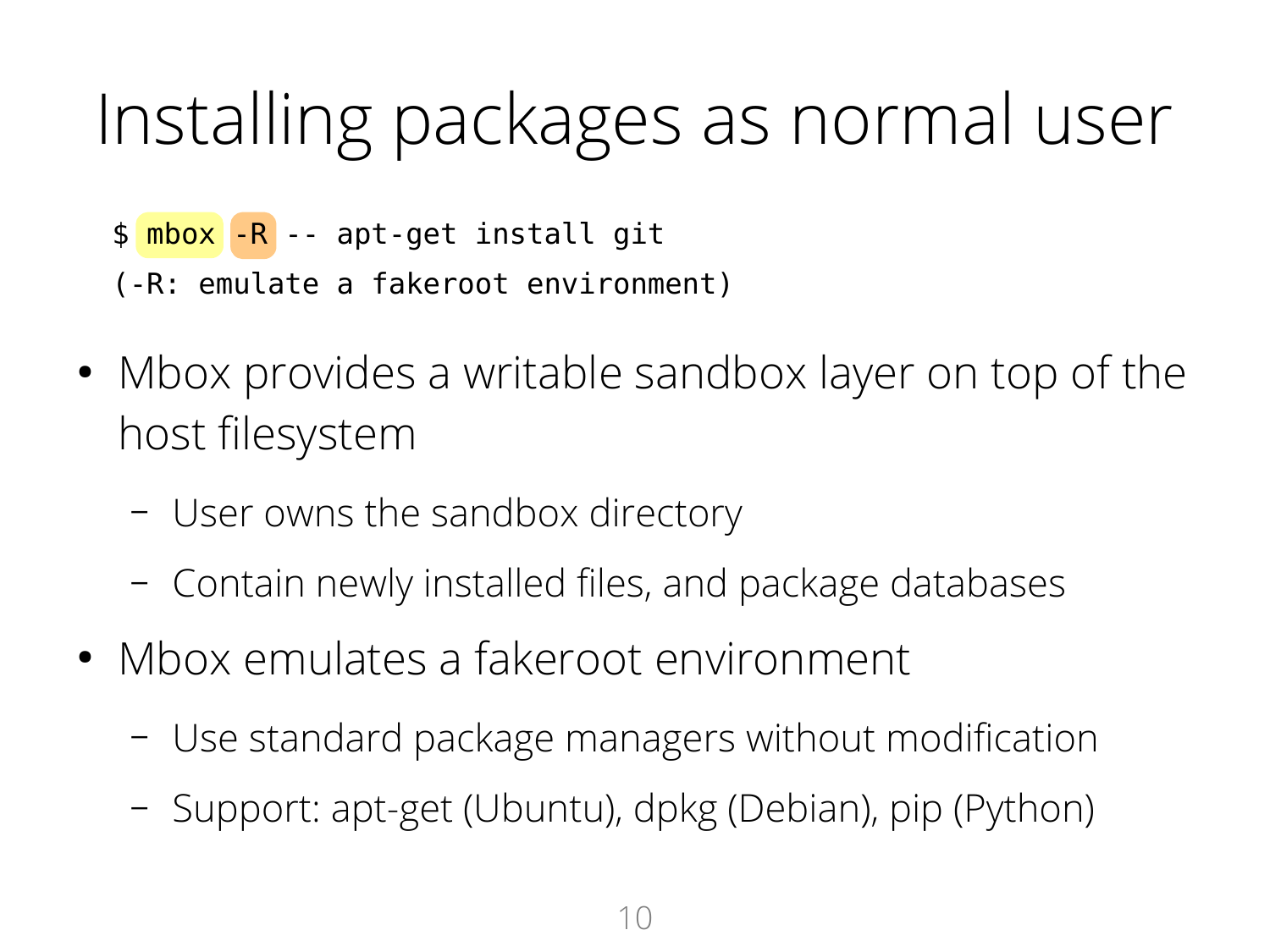### Running unknown binary safely

- \$ mbox -n -- ./downloaded-bin
- (-n: disable remote network accesses)
- Mbox protects the host filesystem from modifications
- Mbox restricts or monitors network accesses
	- Interpret socket-like system calls
	- Summarize network activity when terminated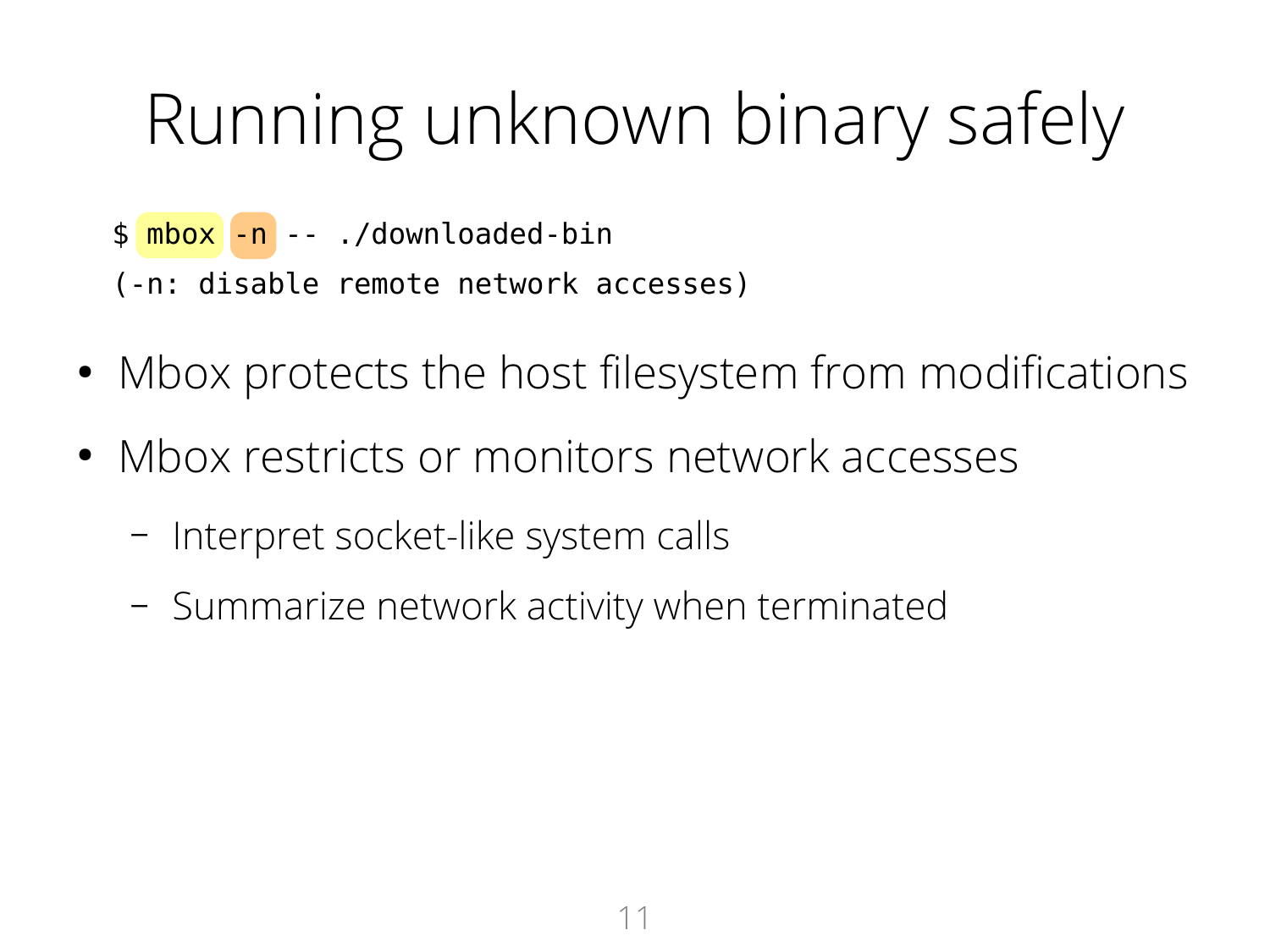- $\oint \frac{mbox}{s} -i$  -- emacs  $\sim/$ .emacs
- (-i: enable interactive commit-mode)

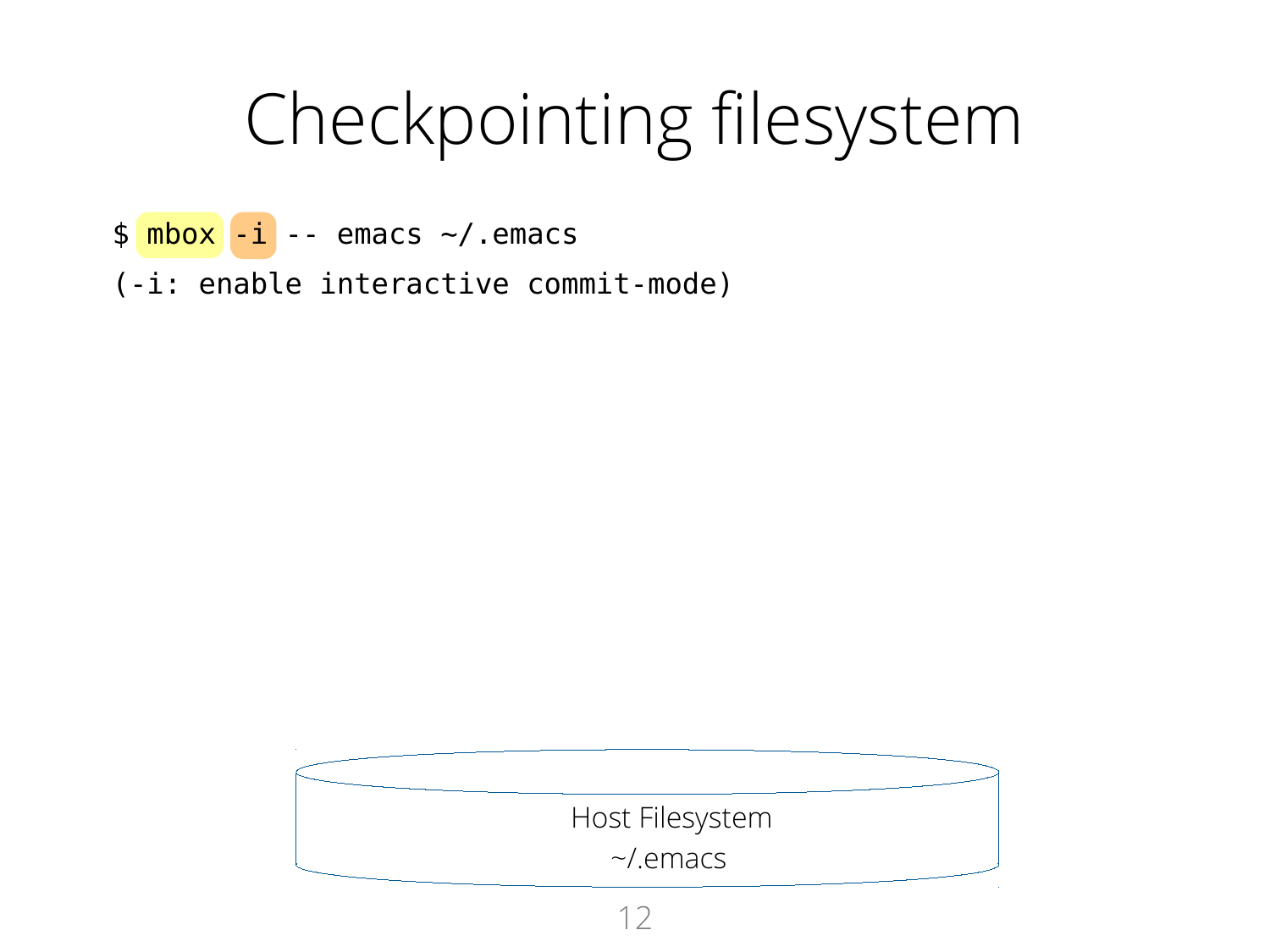- $\oint \frac{\text{mbox}}{\text{max}}$  -- emacs  $\sim$ /.emacs
- (-i: enable interactive commit-mode)

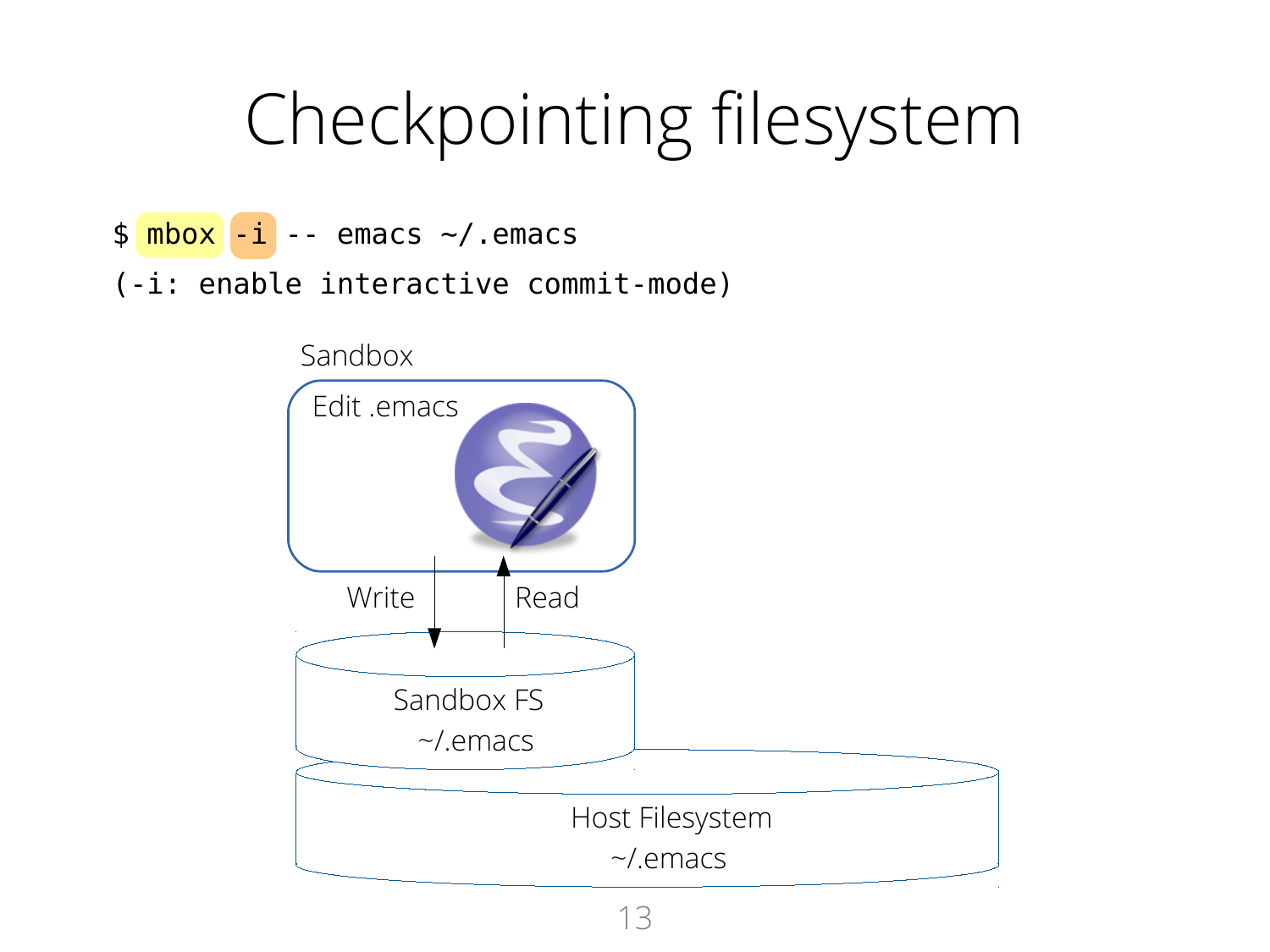- $\oint \frac{\text{mbox}}{\text{max}}$  -- emacs  $\sim$ /.emacs
- (-i: enable interactive commit-mode)

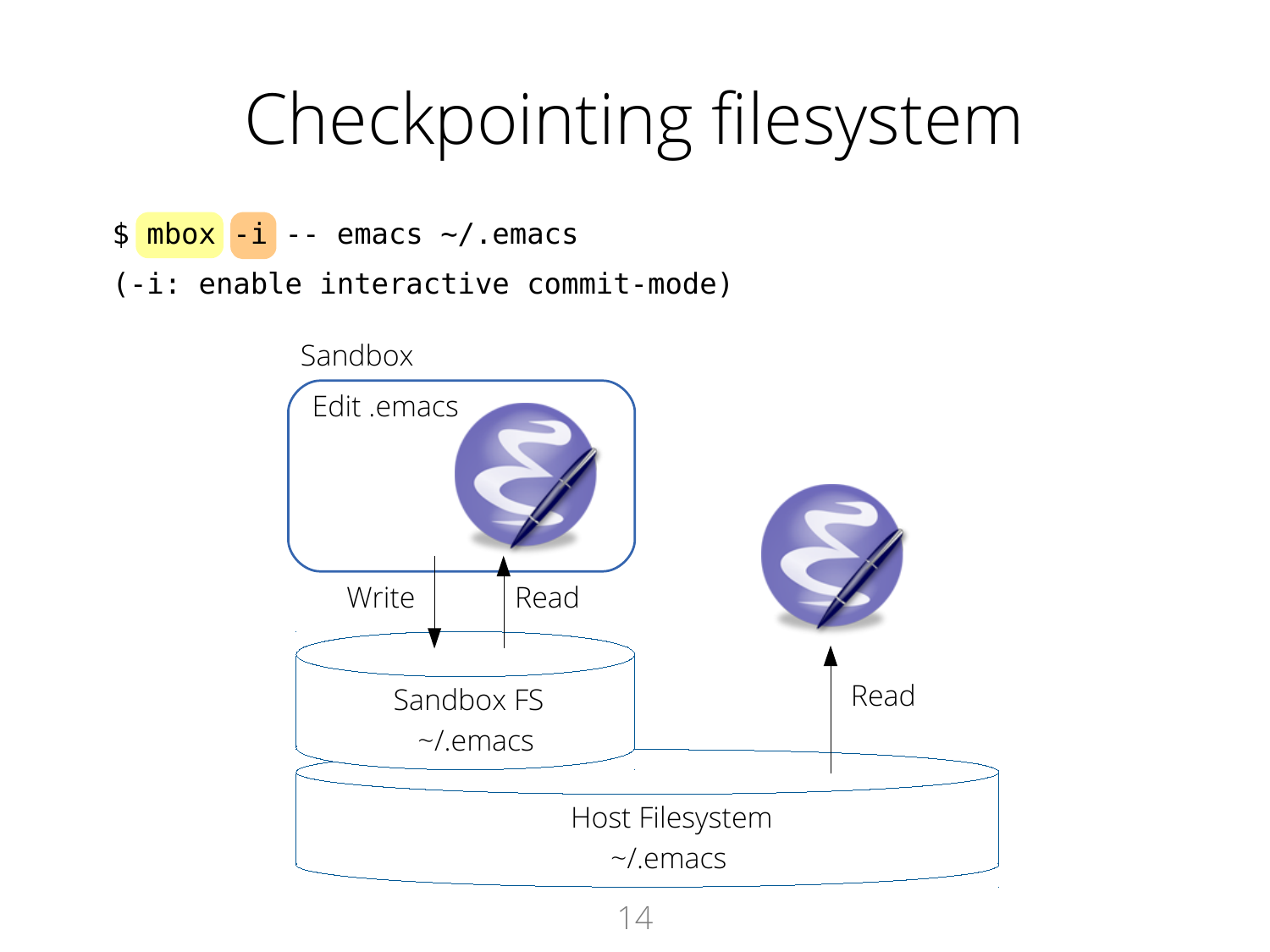- $\oint \frac{\text{mbox}}{\text{max}}$  -- emacs  $\sim$ /.emacs
- (-i: enable interactive commit-mode)

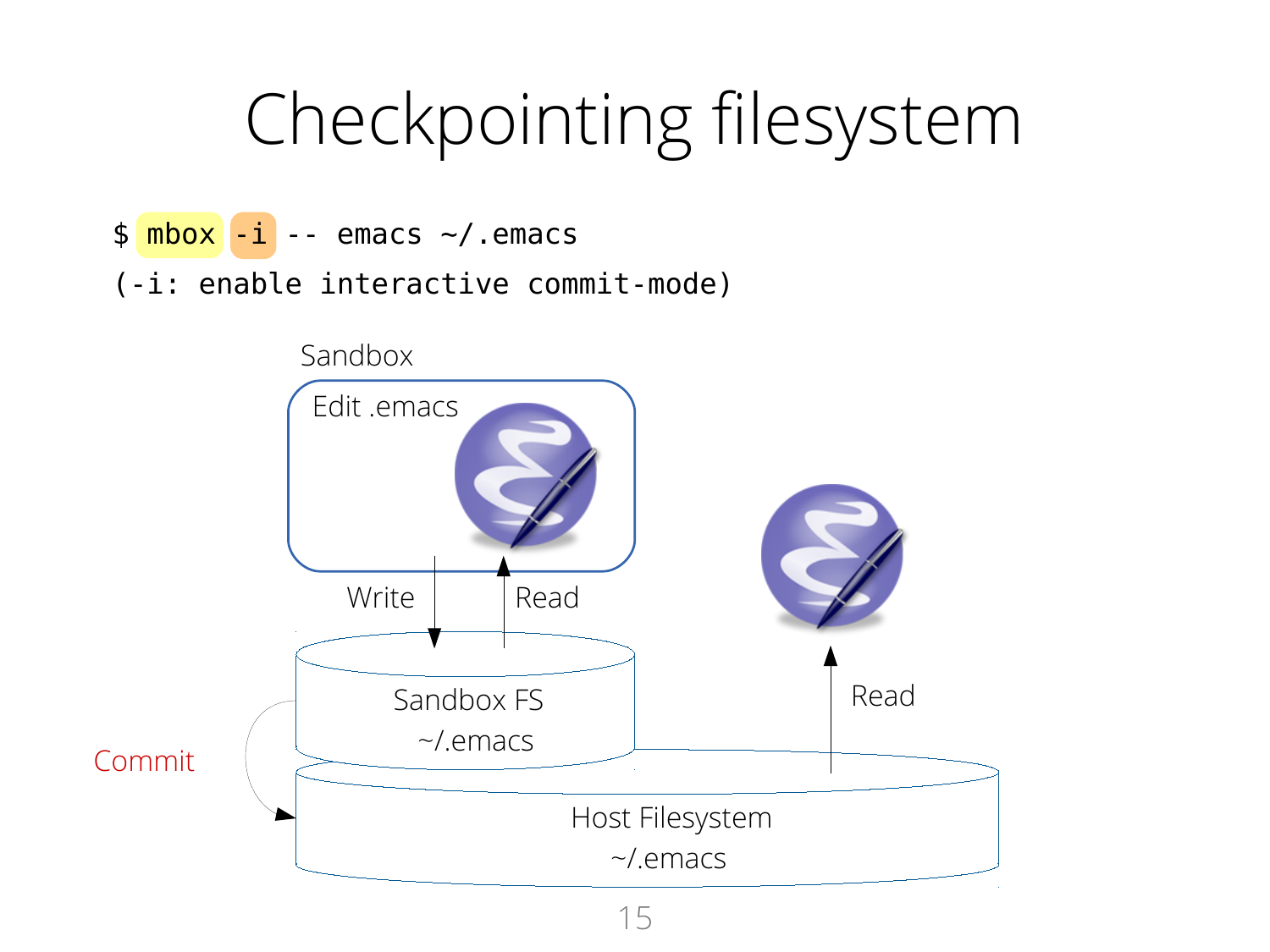#### Build/development environment



• Mbox can separate out the generated obj files

– make clean == rm -rf outdir

- Mbox can also be used for virtual dev. env.
	- Install packages with standard package managers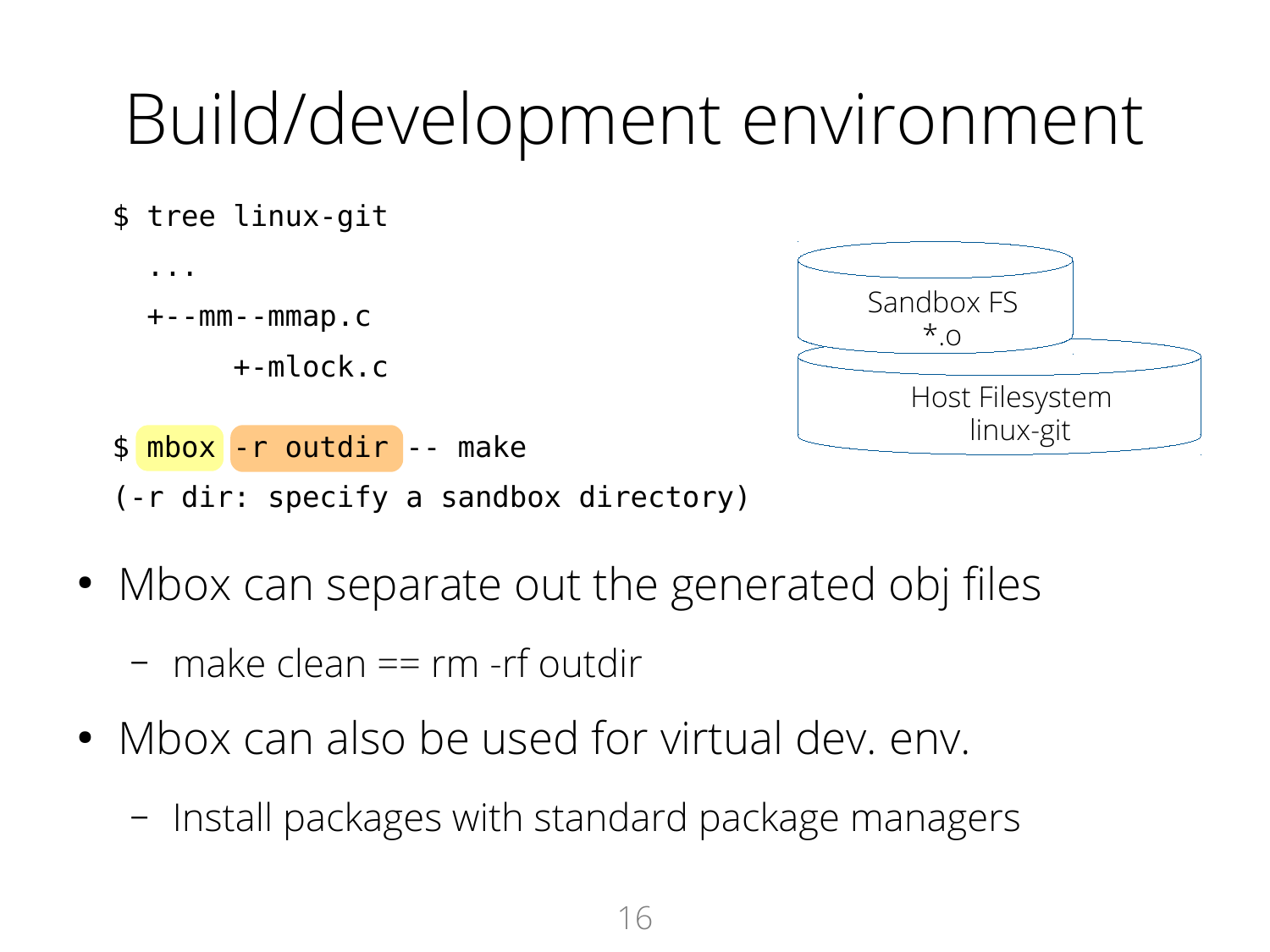#### Outline

- Motivation / use cases
- Layered sandbox filesystem
- System call interposition (using seccomp/BPF)
- Implementation / evaluation
- Related work
- Summary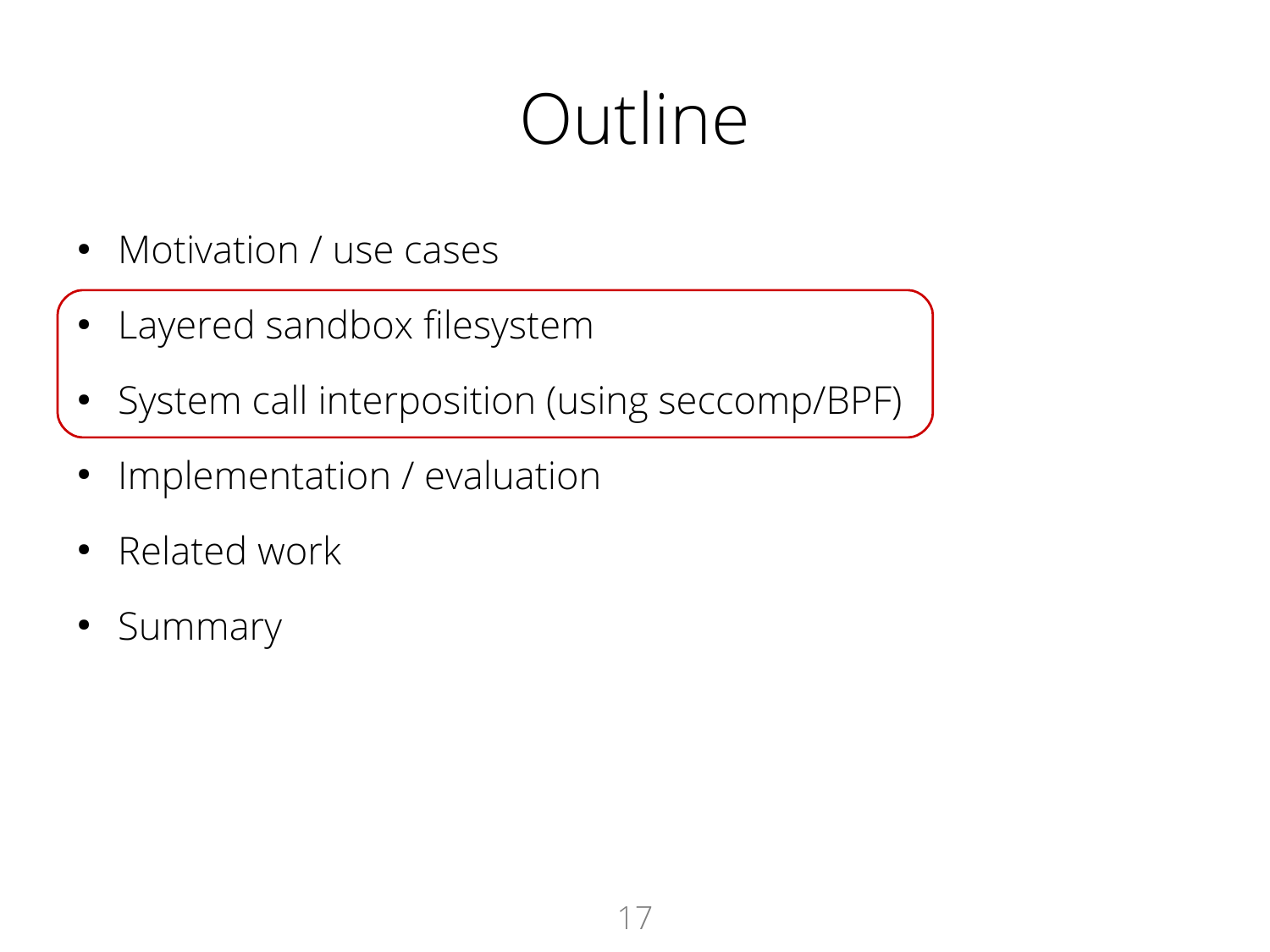

| Sandbox    |        |  |
|------------|--------|--|
| filesystem |        |  |
|            |        |  |
| Host       |        |  |
| filesystem | .emacs |  |
|            |        |  |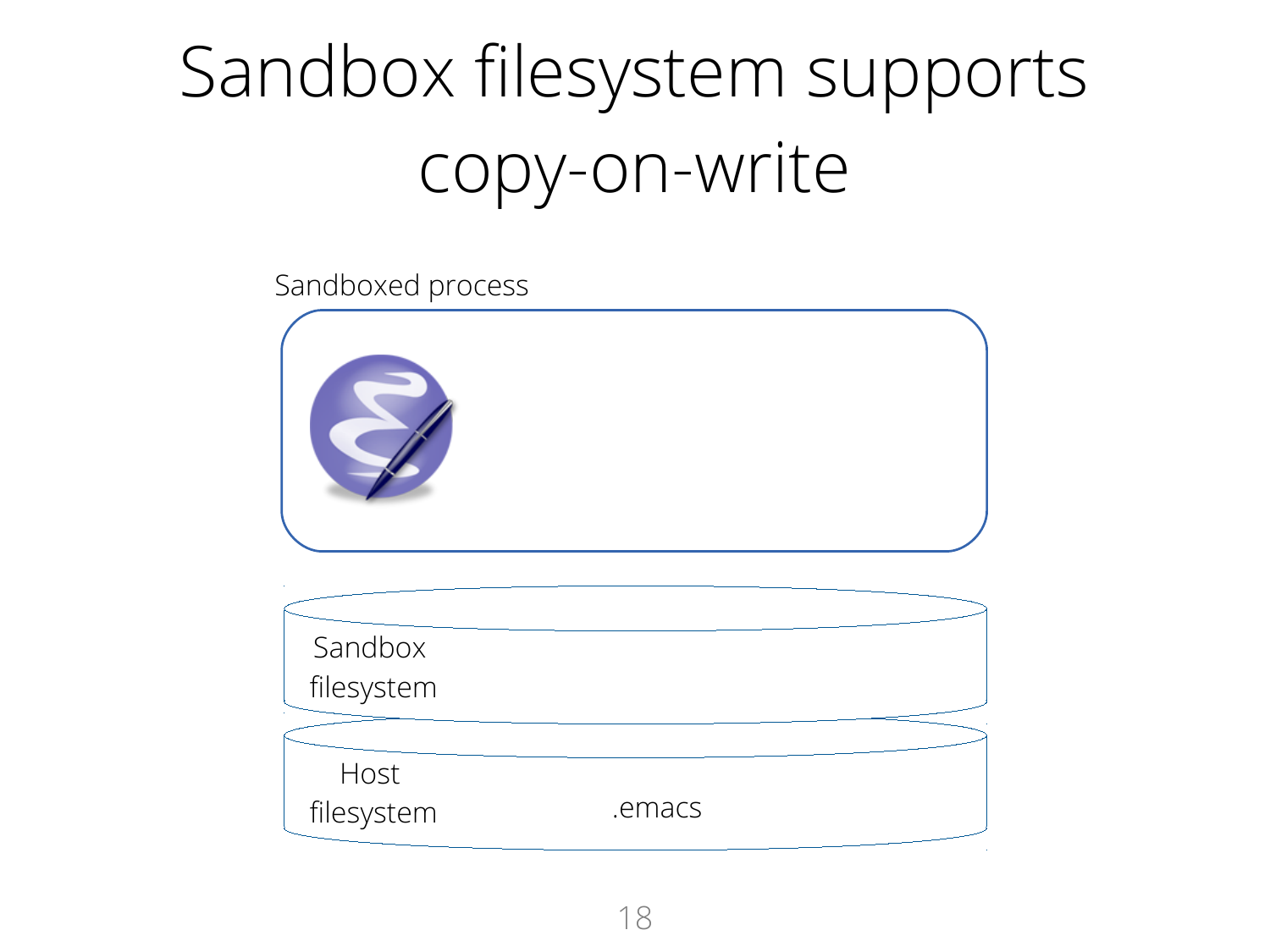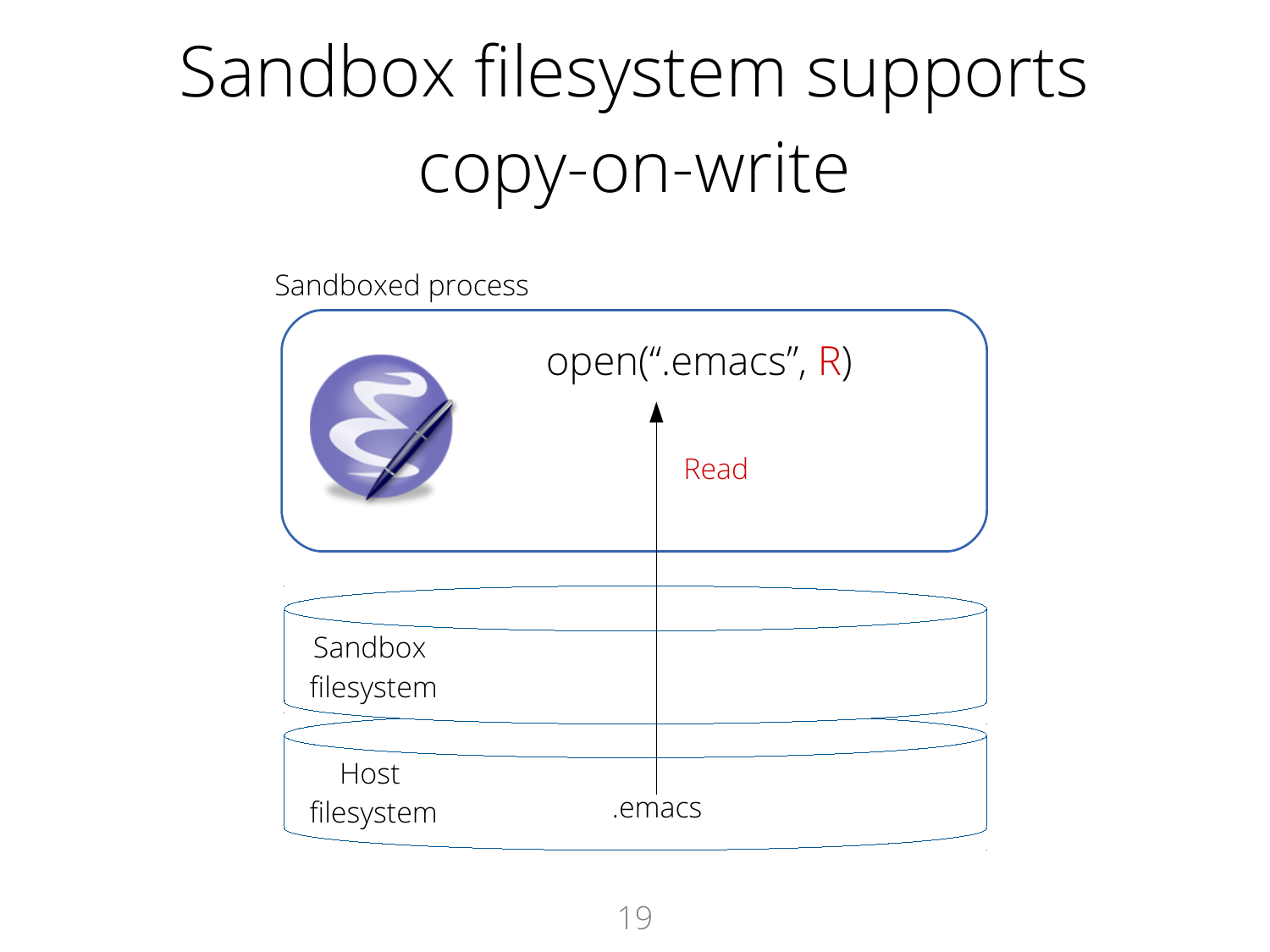

| Sandbox    |        |  |
|------------|--------|--|
| filesystem |        |  |
|            |        |  |
| Host       |        |  |
| filesystem | .emacs |  |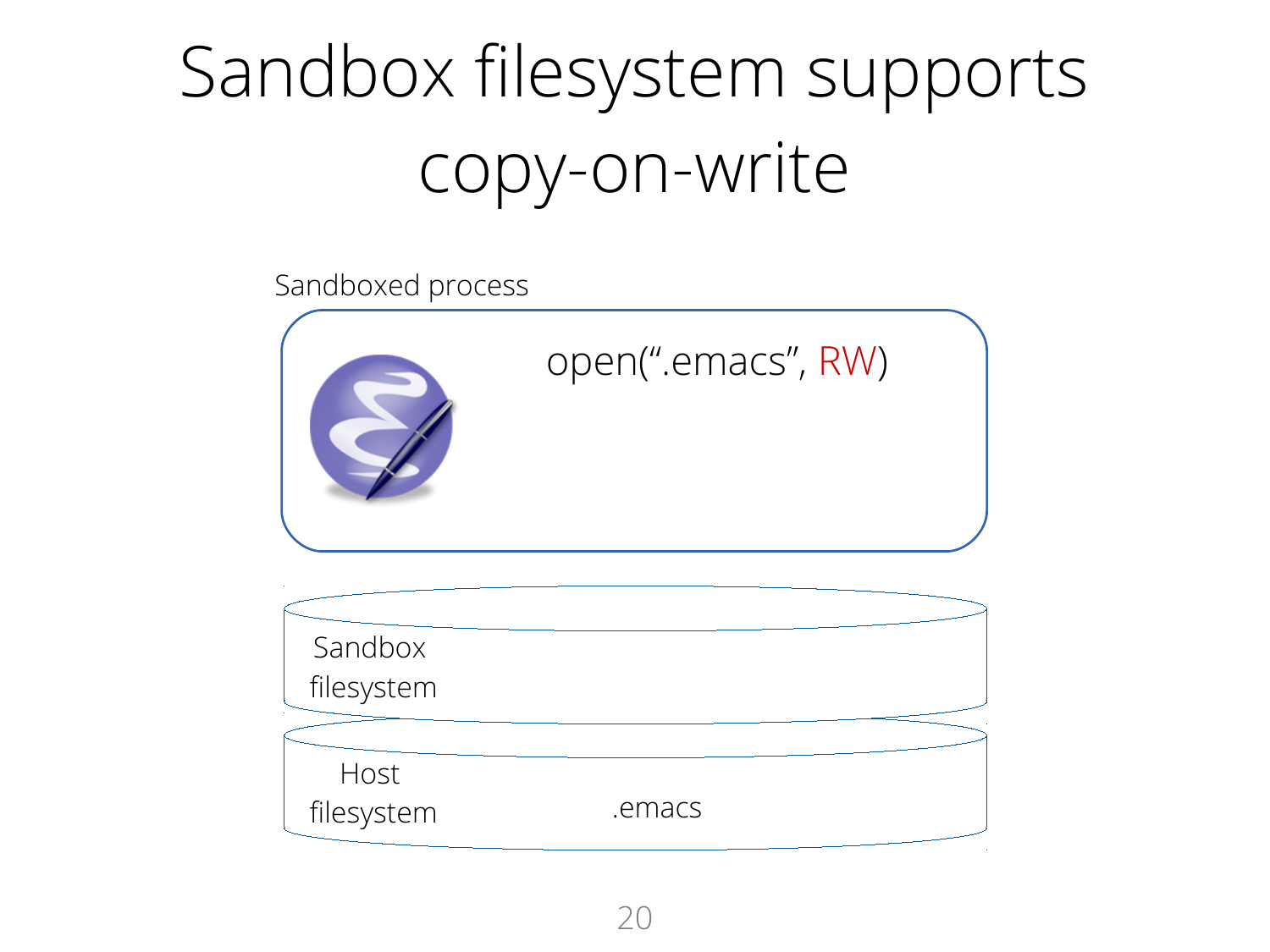

| Sandbox    |                                        |
|------------|----------------------------------------|
| filesystem | $.$ emacs $\blacktriangleleft$<br>Copy |
|            |                                        |
| Host       |                                        |
| filesystem | .emacs                                 |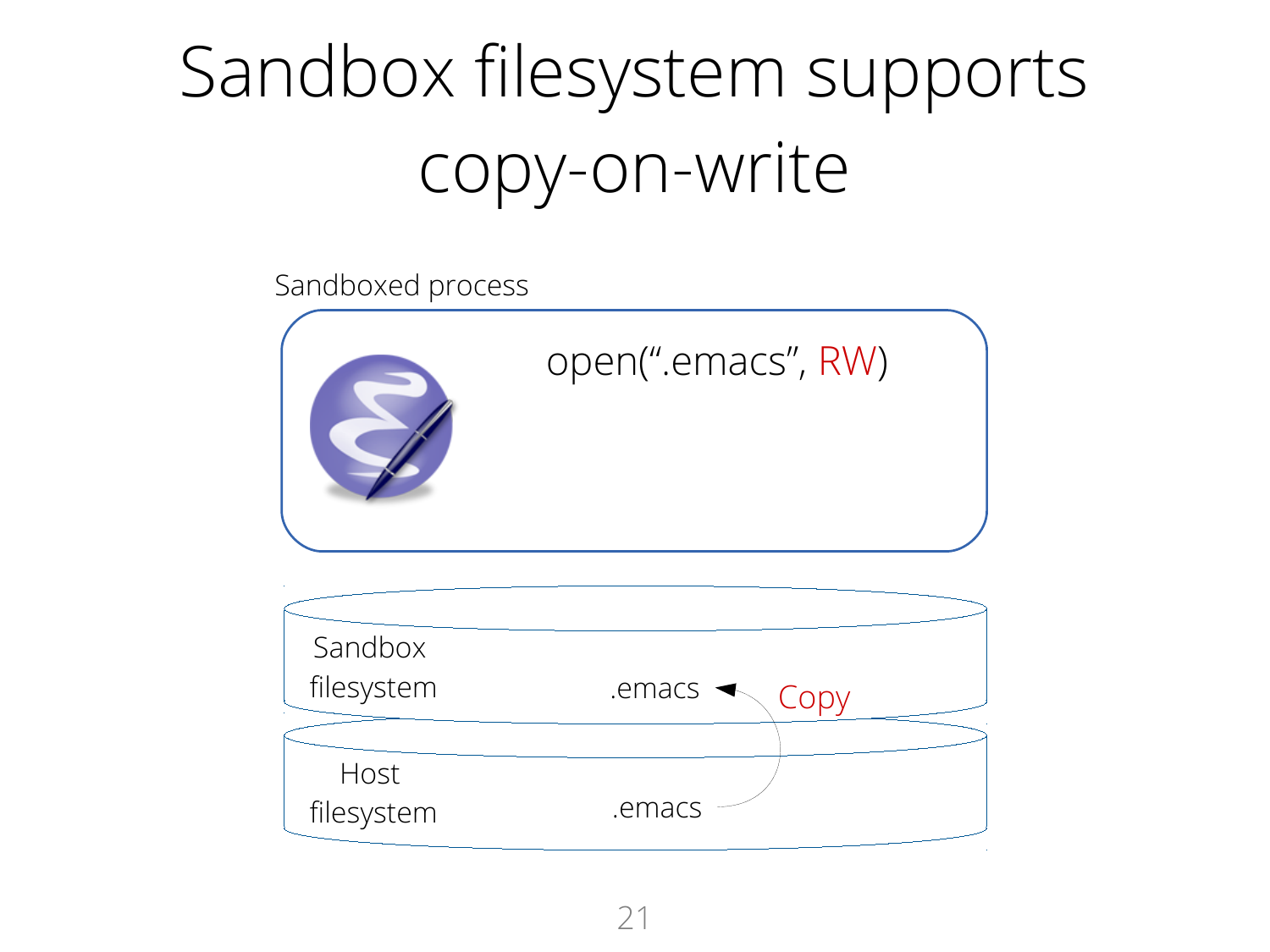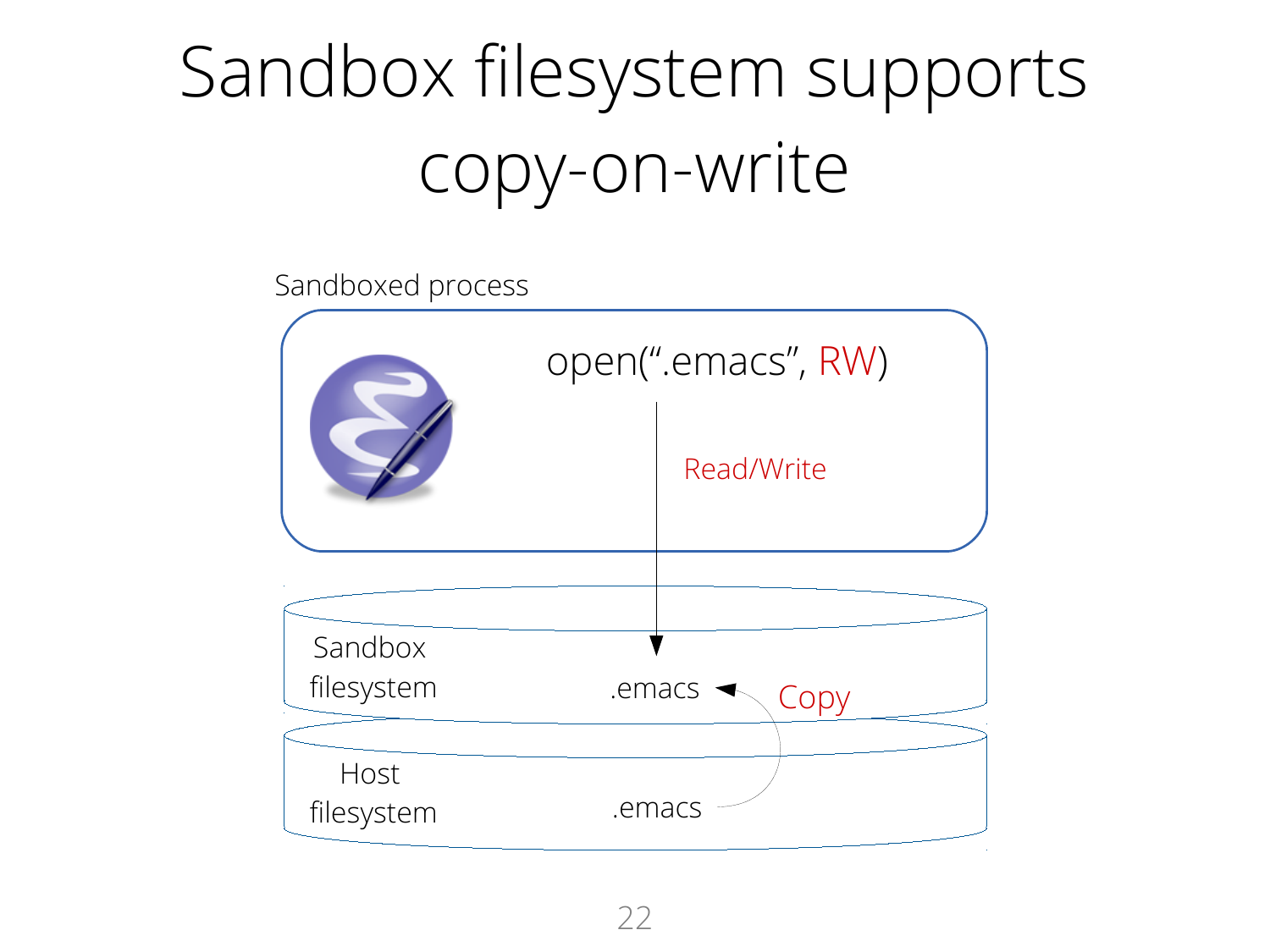# Copy-on-write by rewriting path arguments



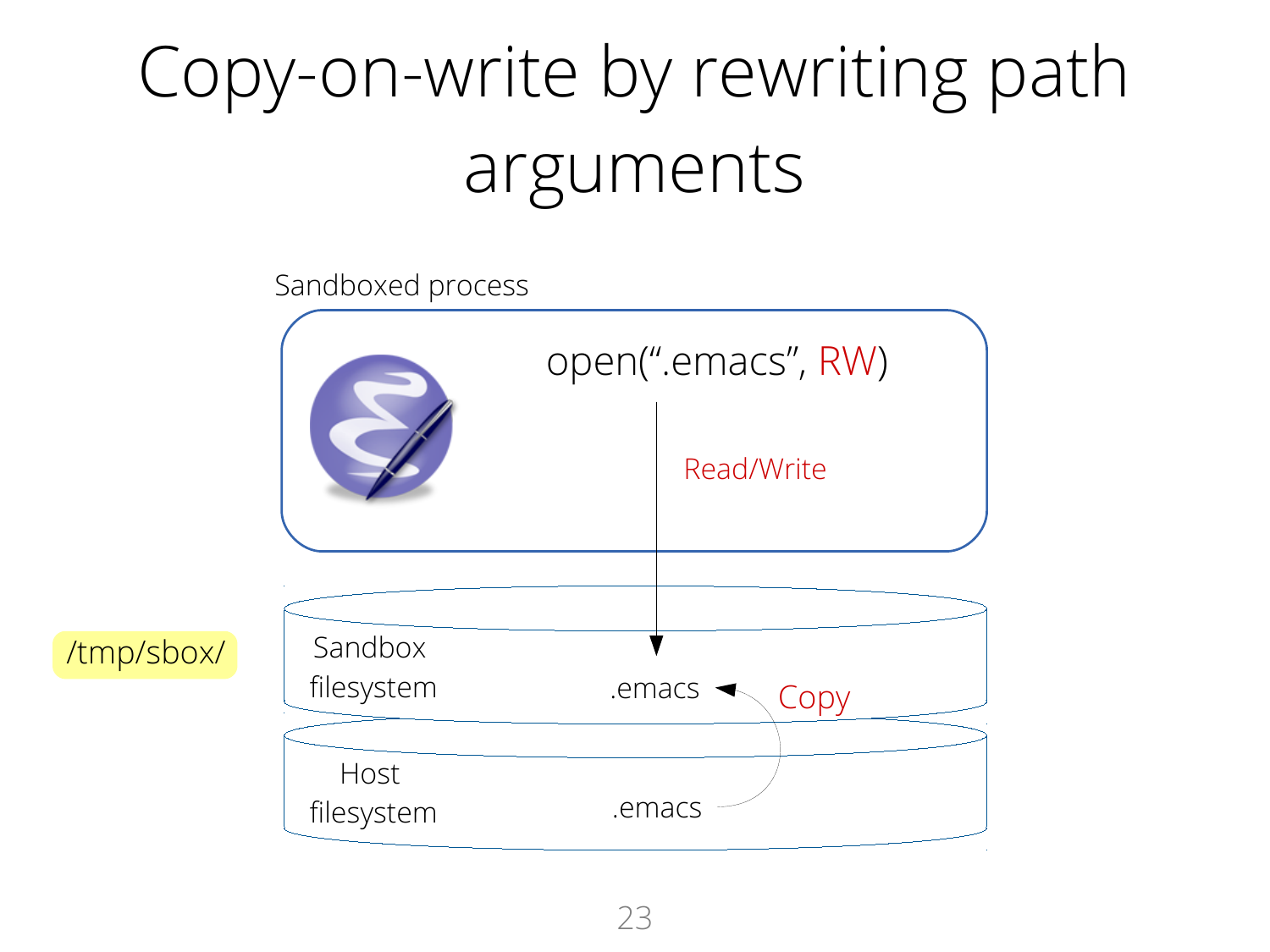# Copy-on-write by rewriting path arguments

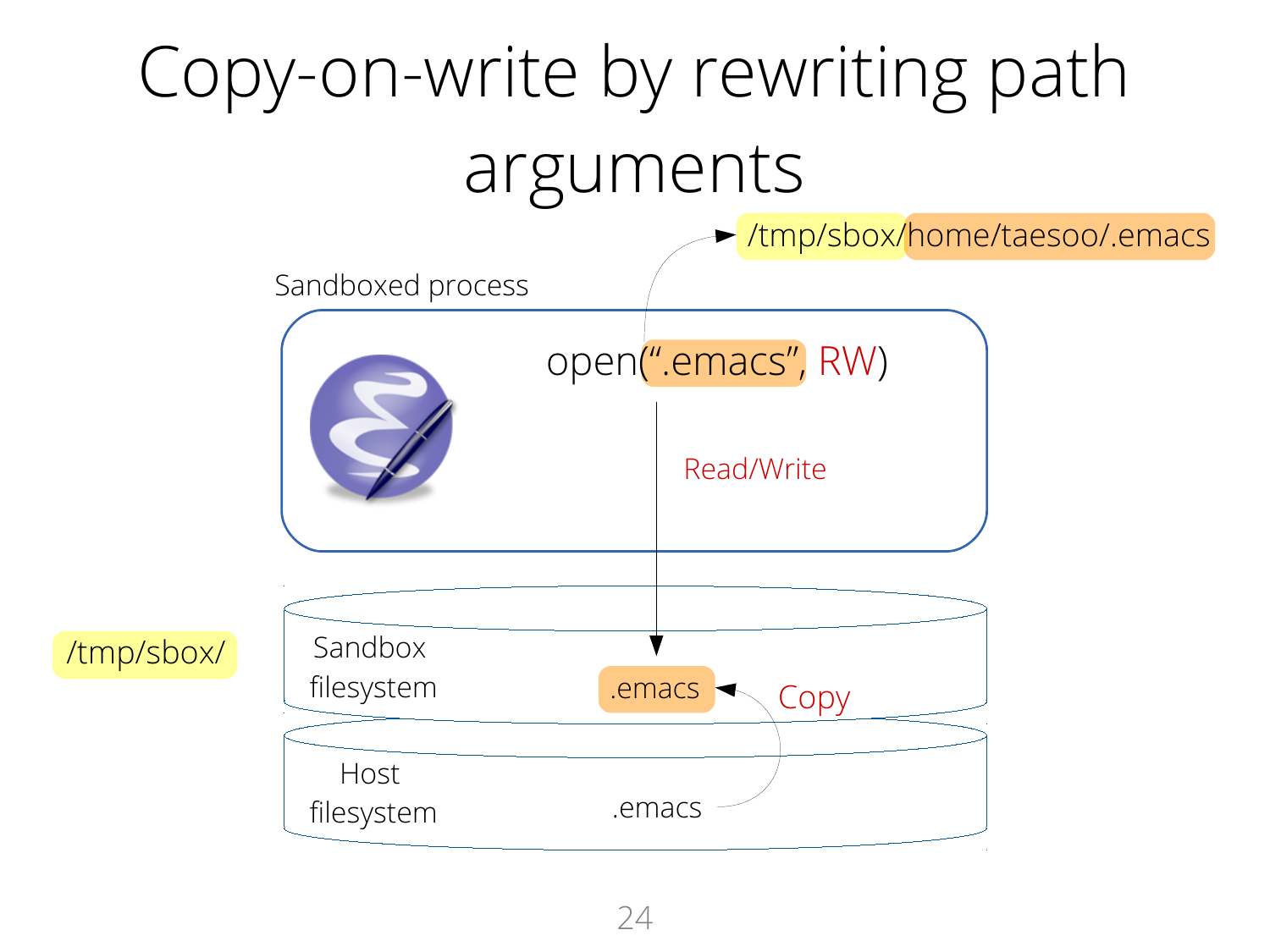# All subsequent read/write should happen on the sandbox filesystem

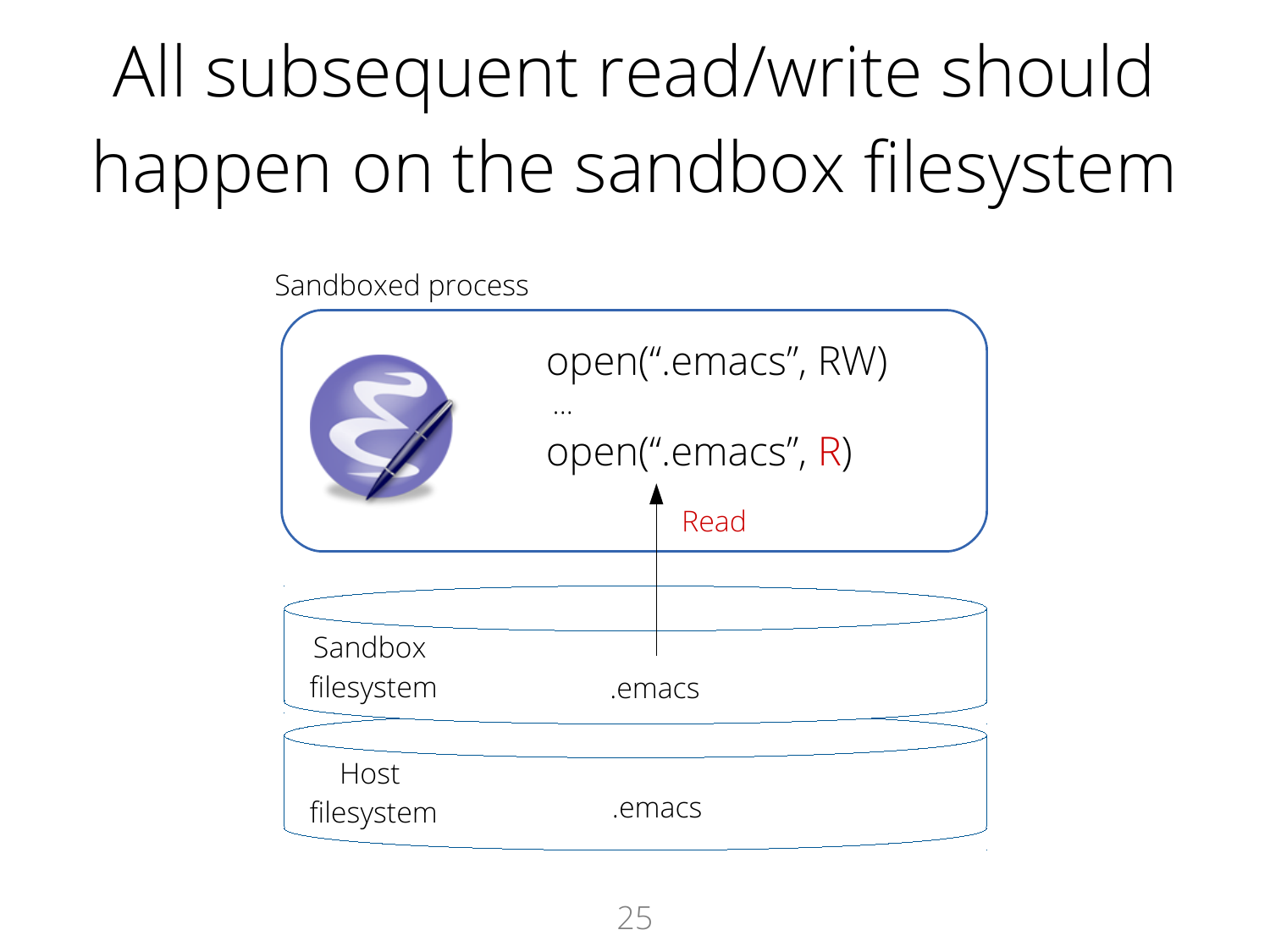# All subsequent read/write should happen on the sandbox filesystem



/tmp/sbox/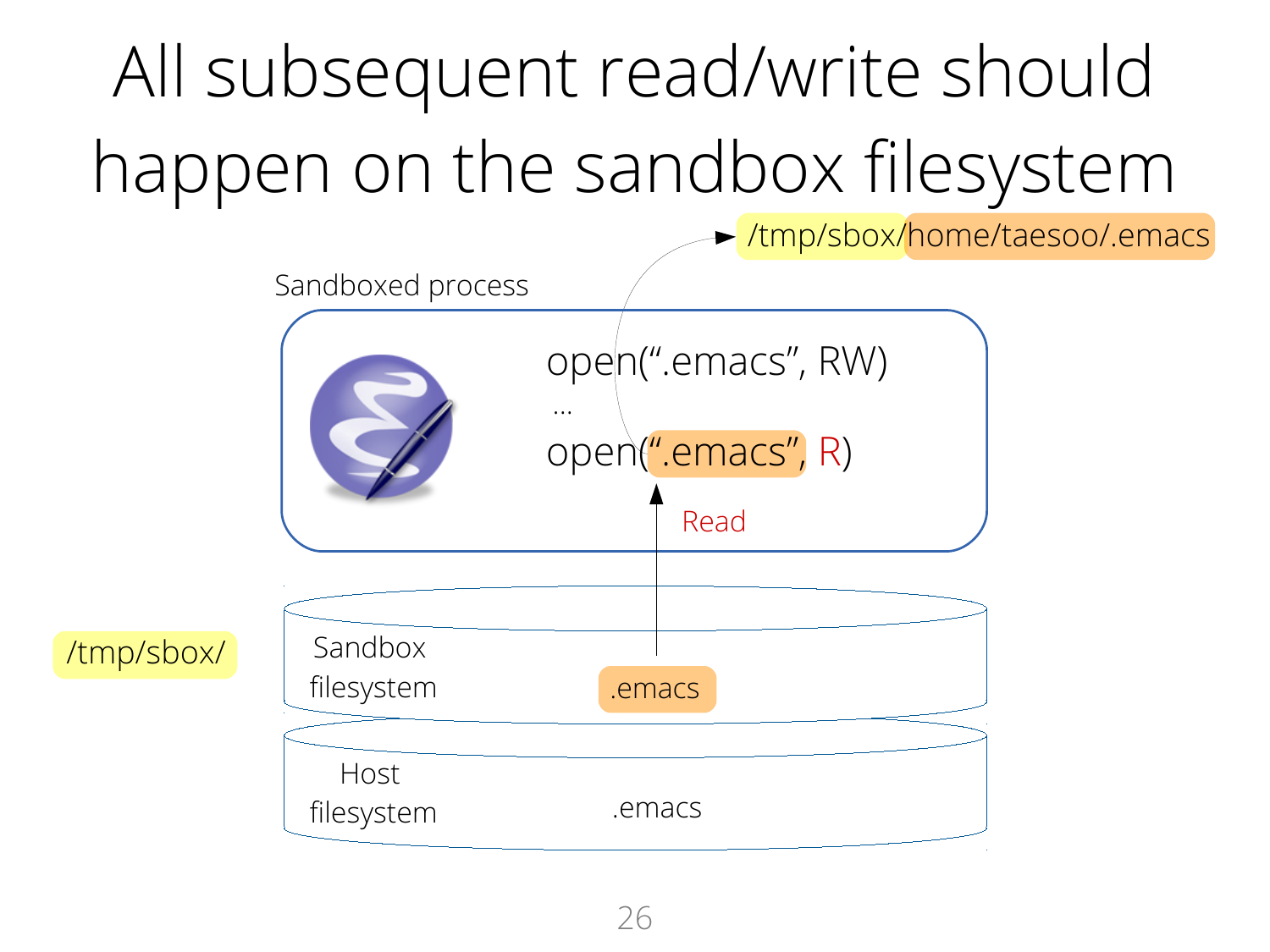# Sandbox filesystem keeps track of deleted files

| Sandboxed process     |                              |                             |
|-----------------------|------------------------------|-----------------------------|
|                       | unlink(".emacs")<br>$\cdots$ | Mbox                        |
|                       |                              | Hashmap of<br>deleted files |
| Sandbox<br>filesystem |                              | .emacs                      |
| Host<br>filesystem    | .emacs                       |                             |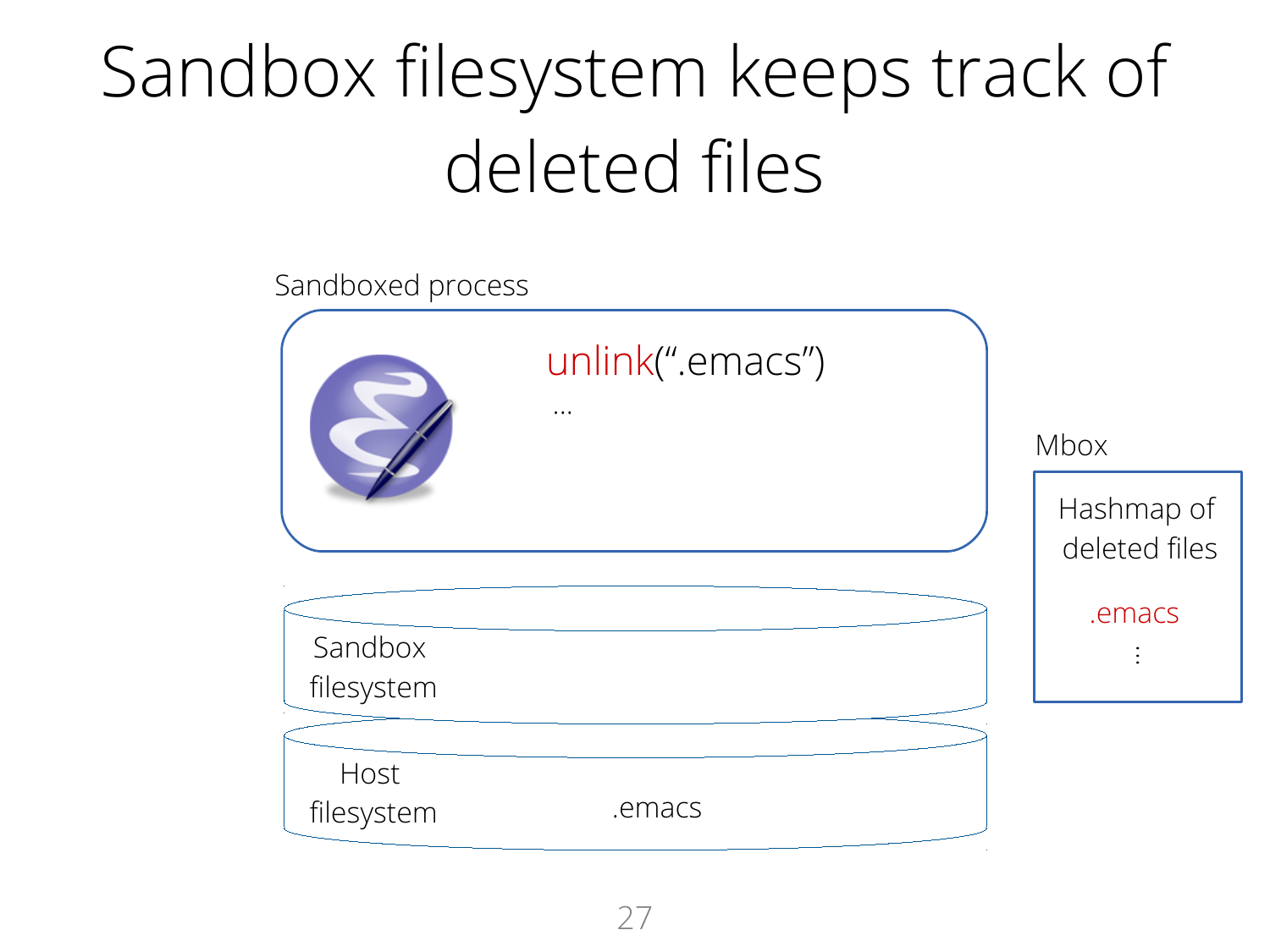# Sandbox filesystem keeps track of deleted files

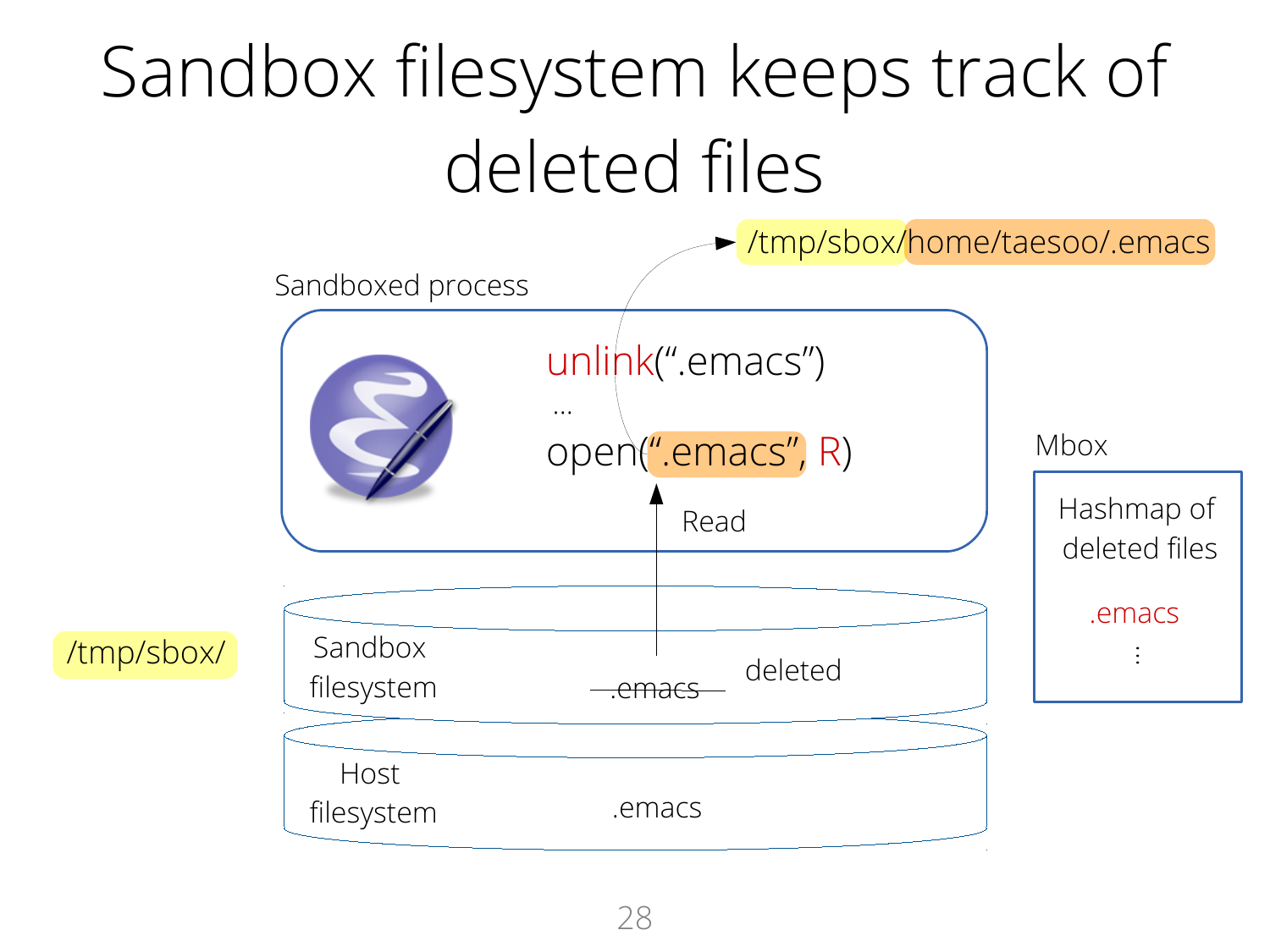Mbox doesn't have to interpose on every system call

read(fd, buf, size) write(fd, buf, size)

fd = open(".emacs", R) fd = open(".emacs", RW)

- After redirecting the path in open(), we don't have to interpose on read/write() system calls
- Mbox needs to interpose on 48 system calls getting a path argument to provide a layered sandbox filesystem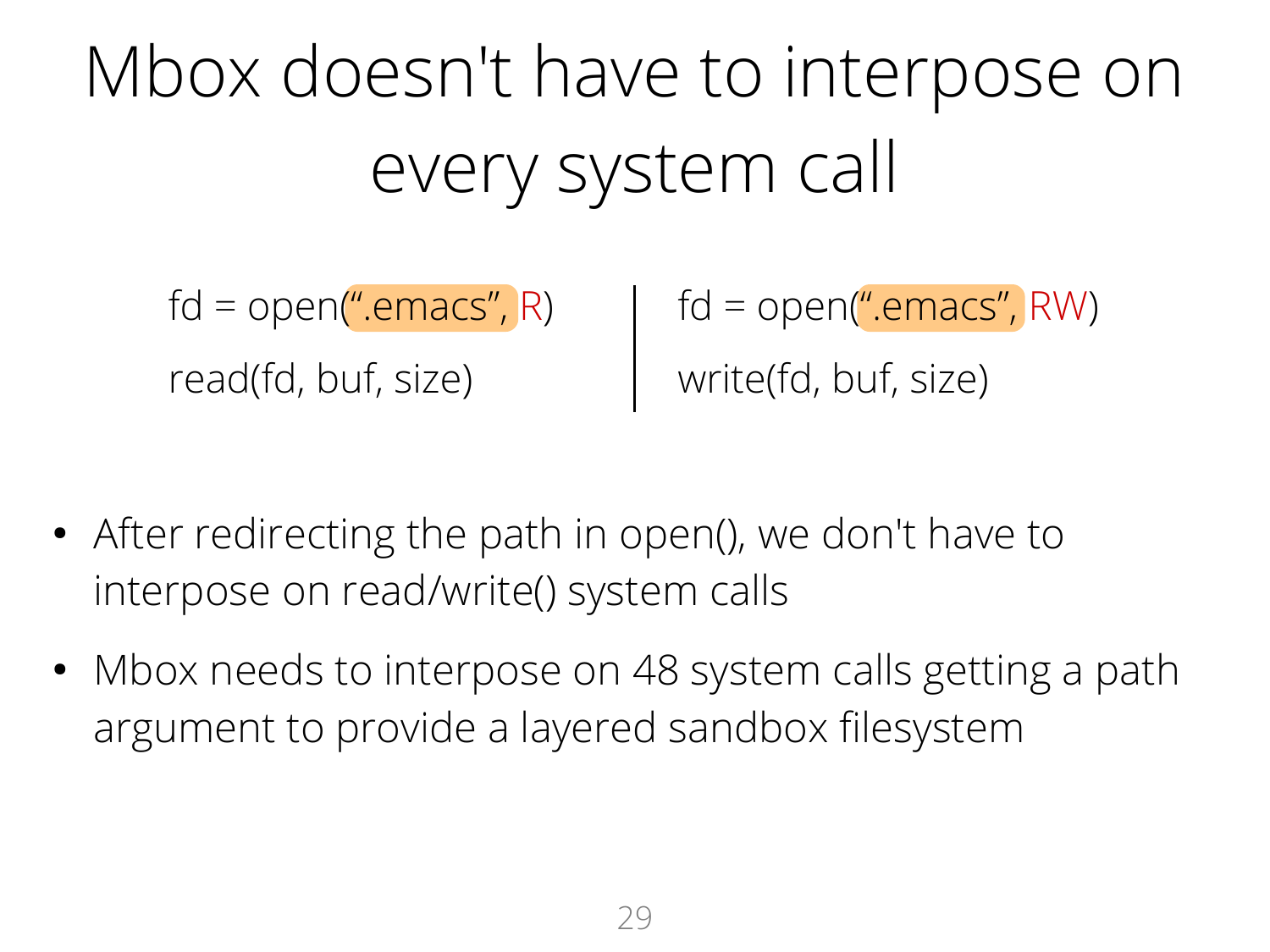# Mechanism: system call interposition

- Ptrace is a common technique, but slow
	- Interpose entry/exit of every system call
	- Serialize system calls of child processes
- Using seccomp/BPF ( $>=$  Linux 3.5)
	- Seccomp is a security mechanism for isolating a process by allowing a certain set of system calls
	- Seccomp/BPF uses BPF (Berkeley Packet Filter) to specify rules for filtering system calls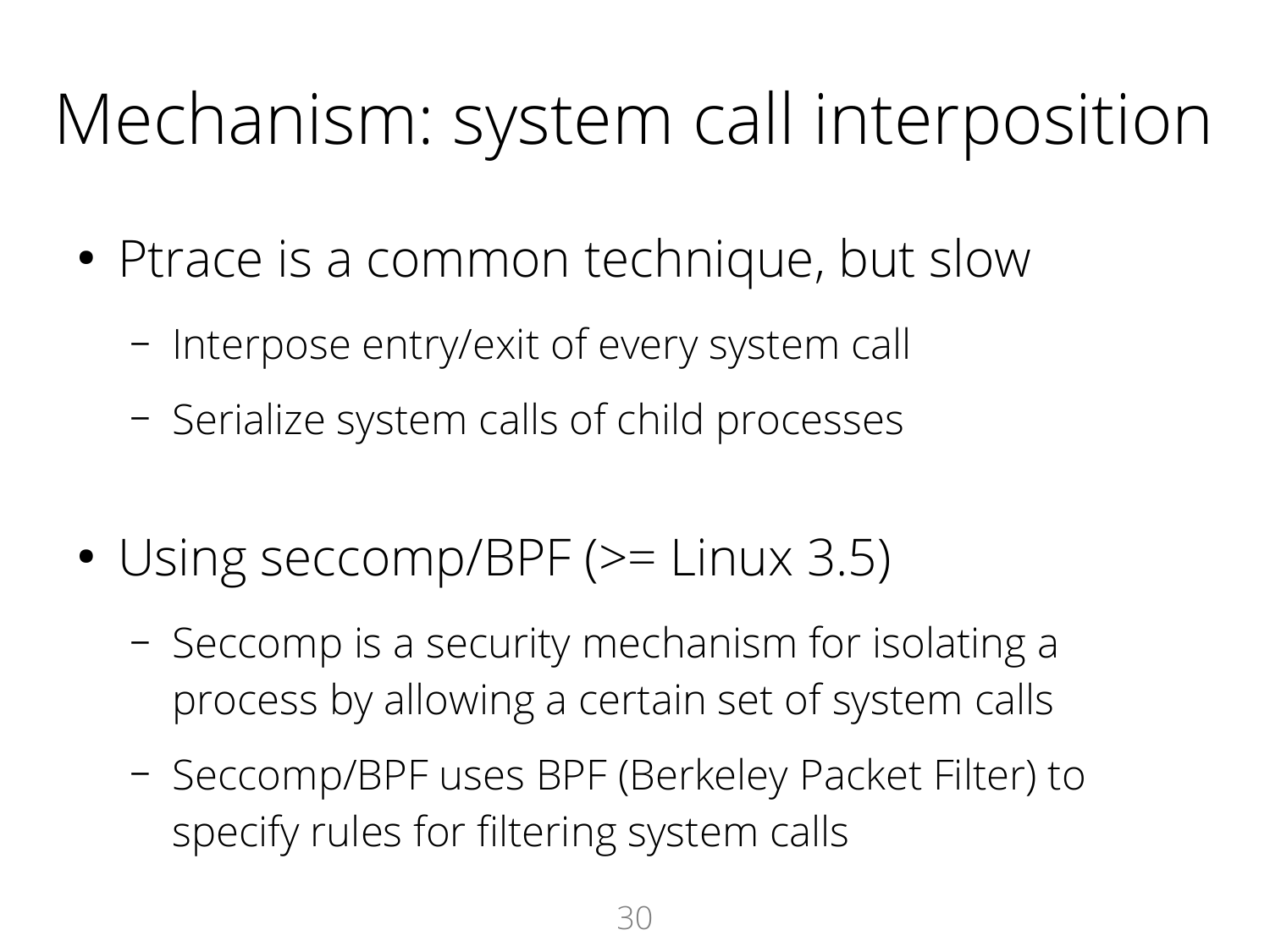

User space

Kernel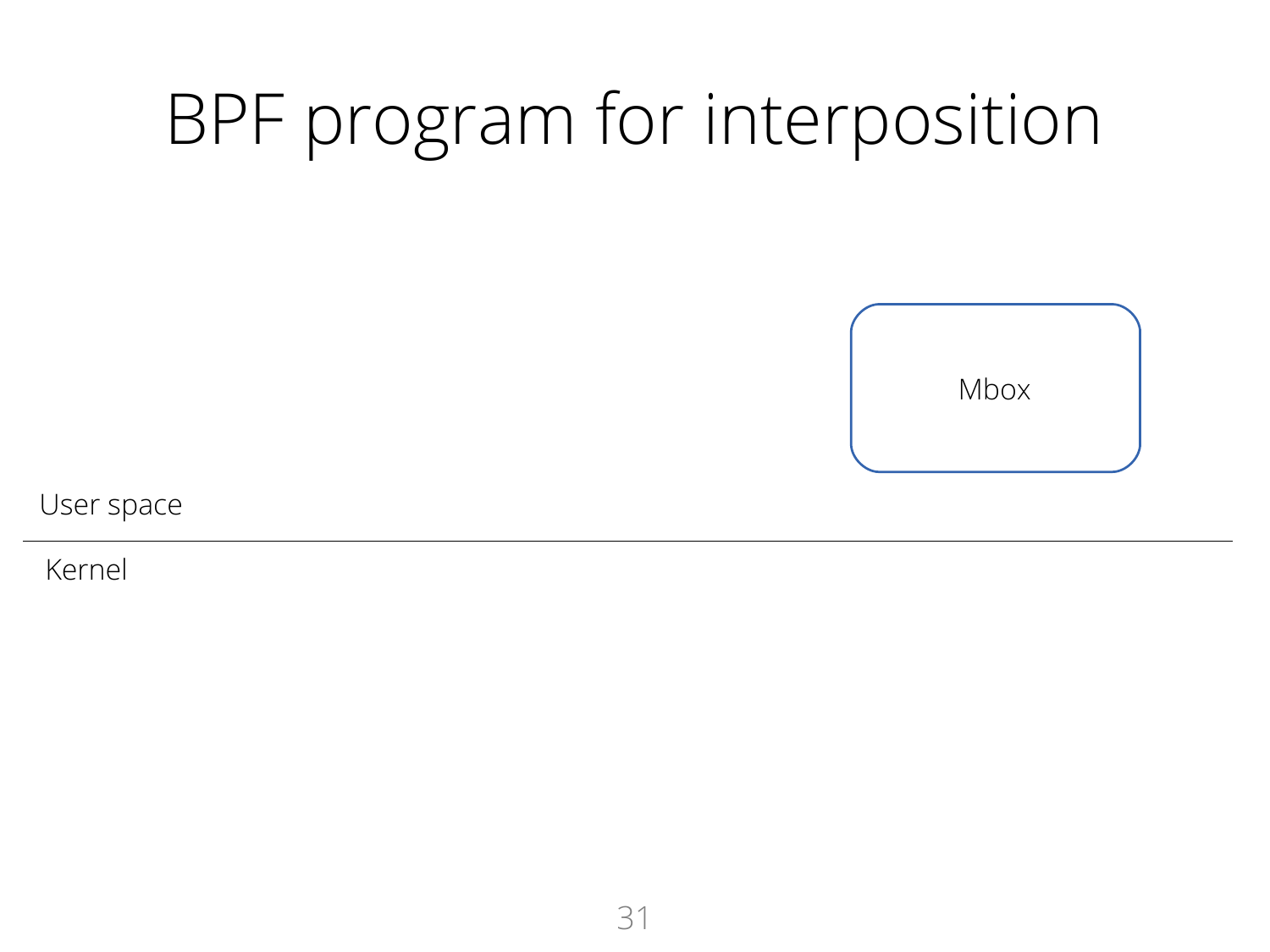#### 32 BPF program for interposition Mbox Kernel User space BPF\_STMT(LD, OFF\_SYSCALL) BPF\_JUMP(#open, 0, 1) BPF\_STMT(RET, TRACE) … BPF\_STMT(RET, ALLOWED) BPF ①prctl() Seccomp/BPF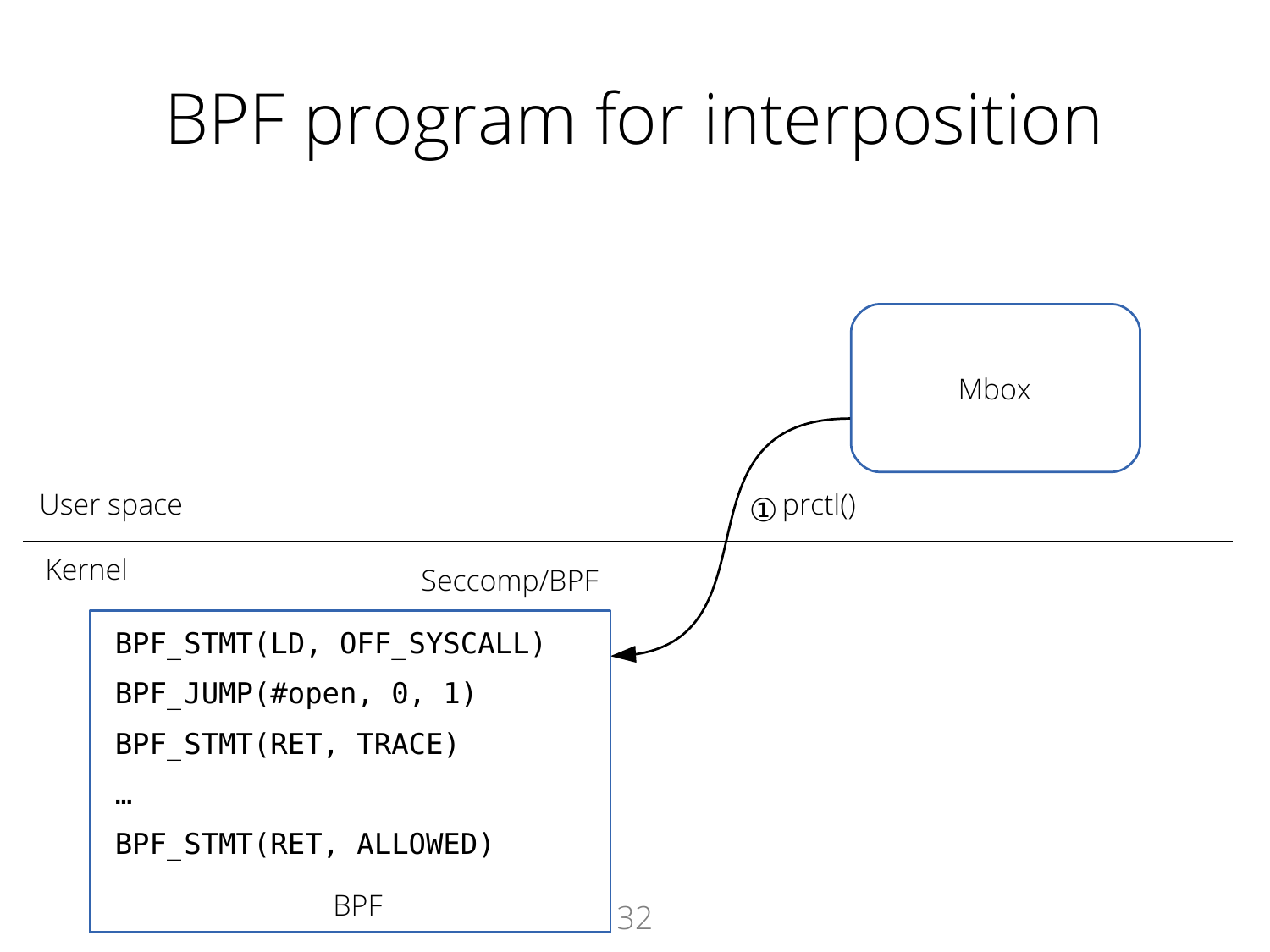#### BPF program for interposition Mbox Kernel User space BPF\_STMT(LD, OFF\_SYSCALL) BPF\_JUMP(#open, 0, 1) BPF STMT(RET, TRACE) … BPF\_STMT(RET, ALLOWED) ①prctl() Seccomp/BPF

33

BPF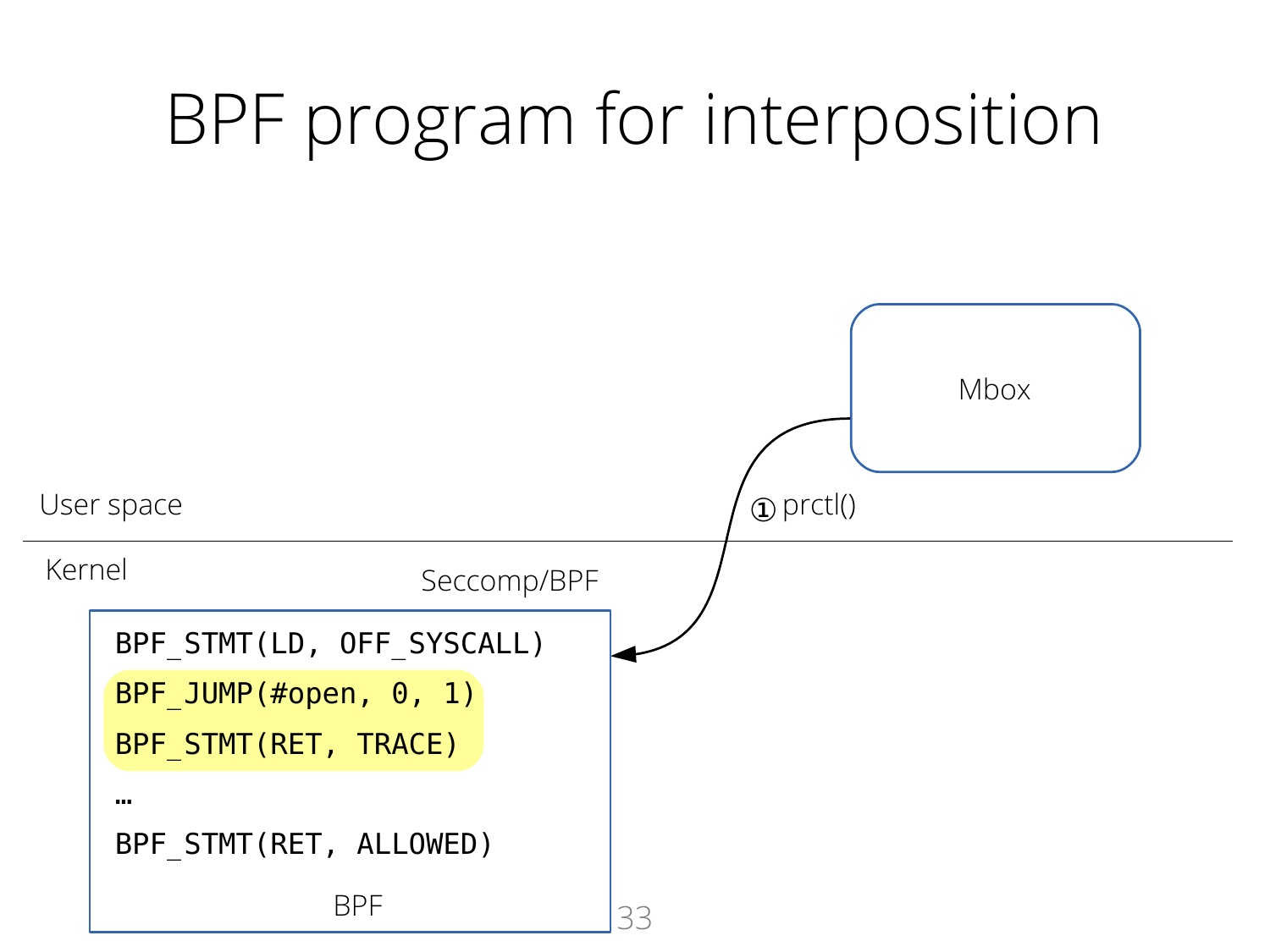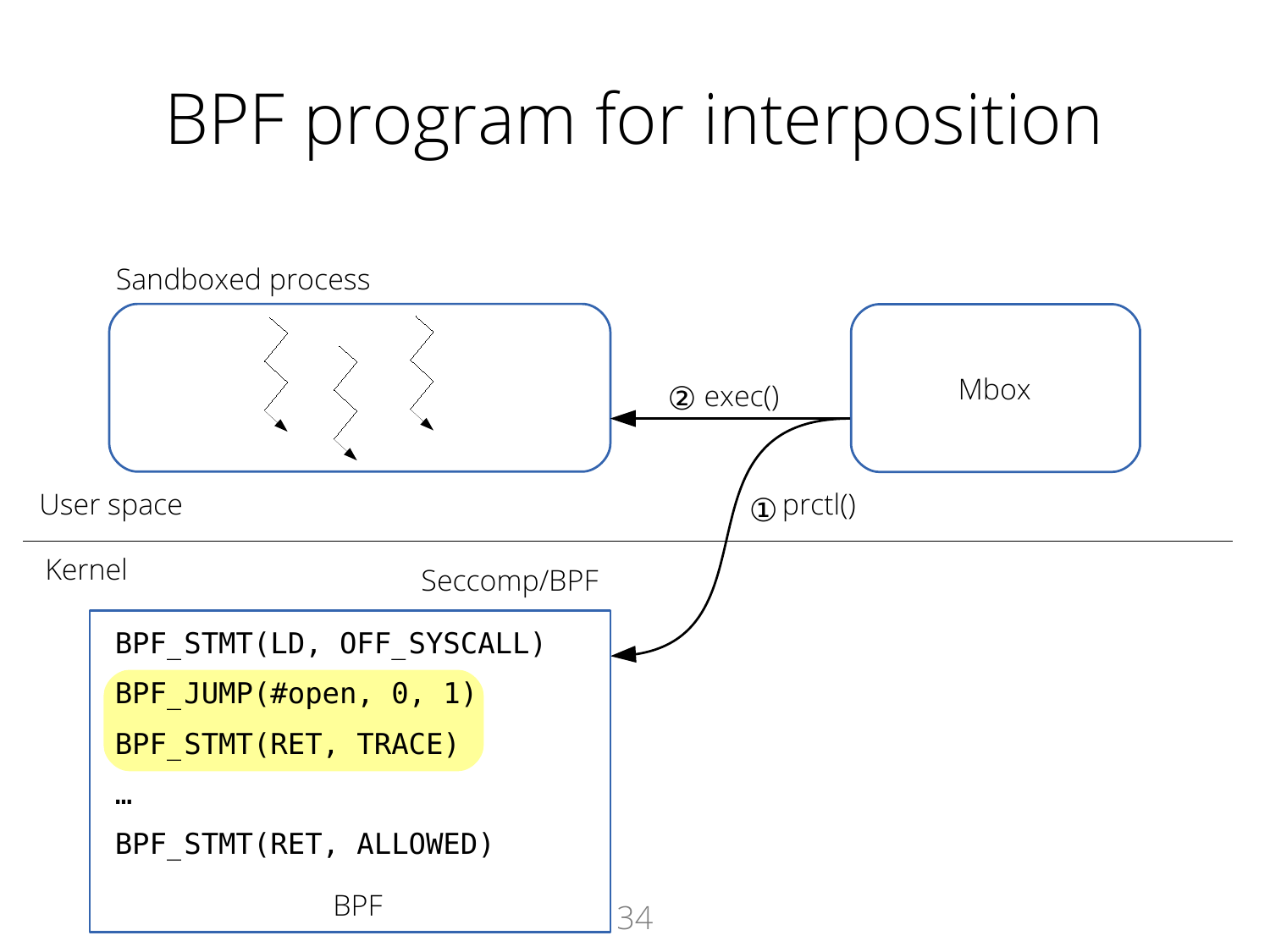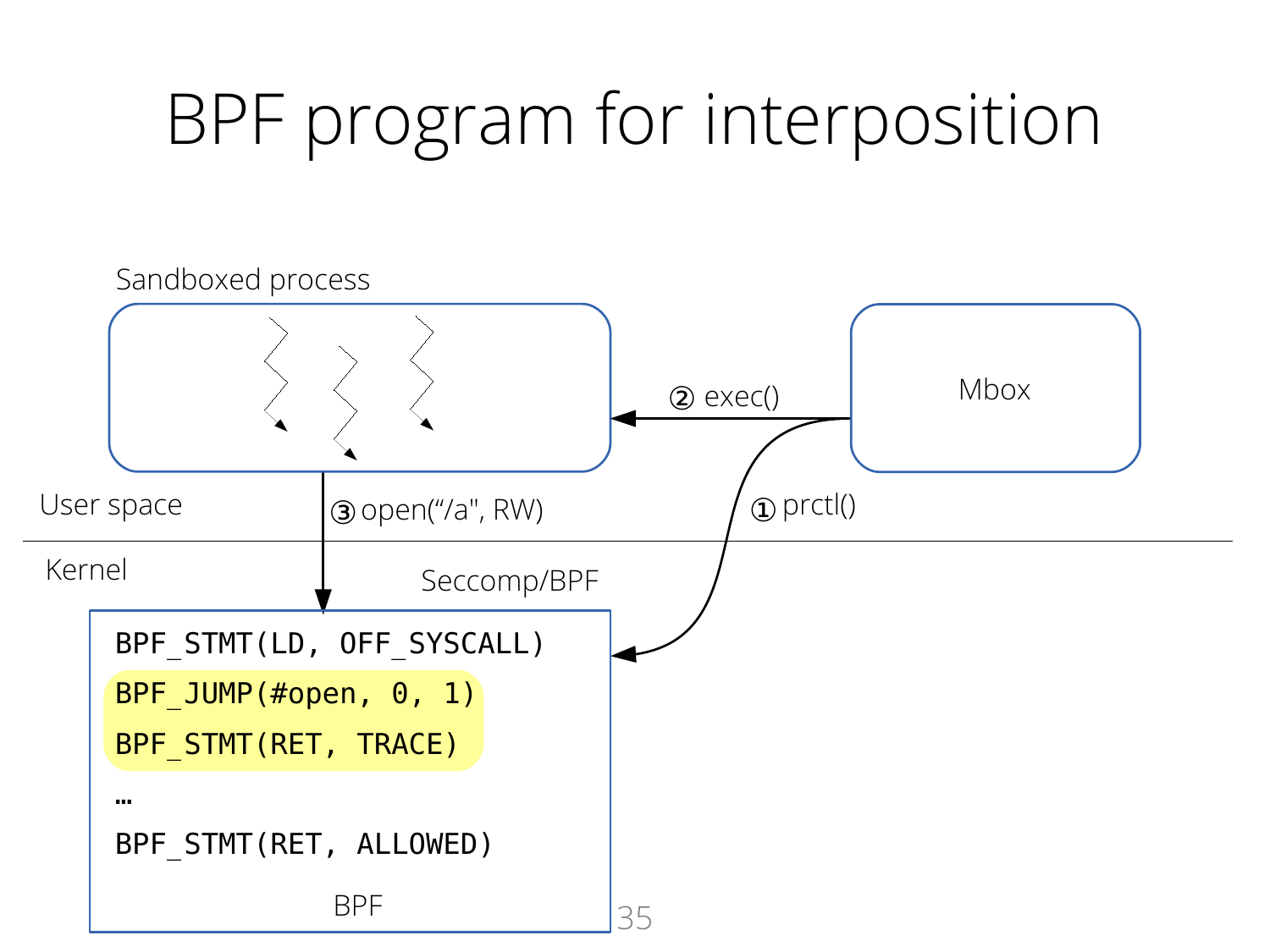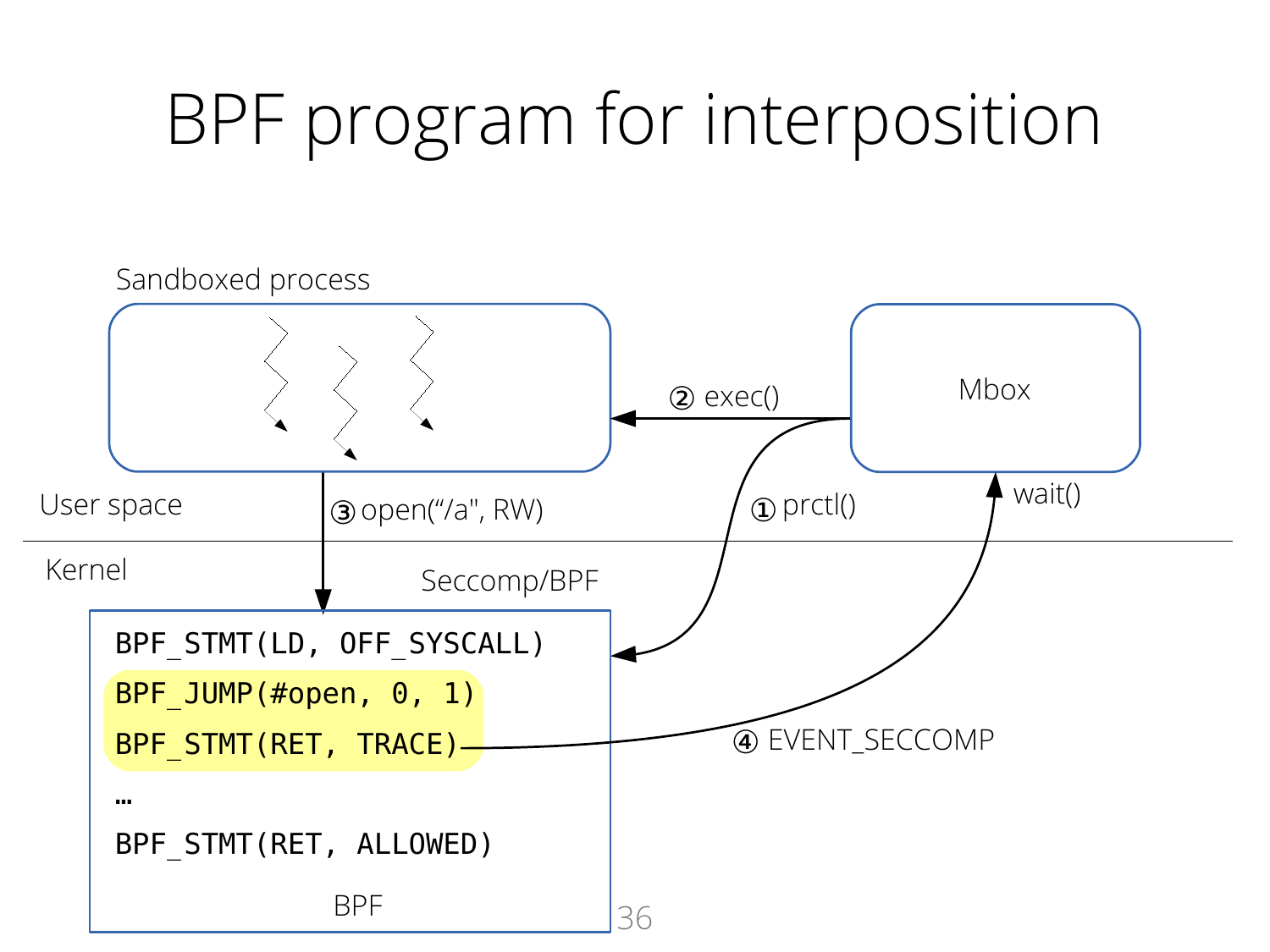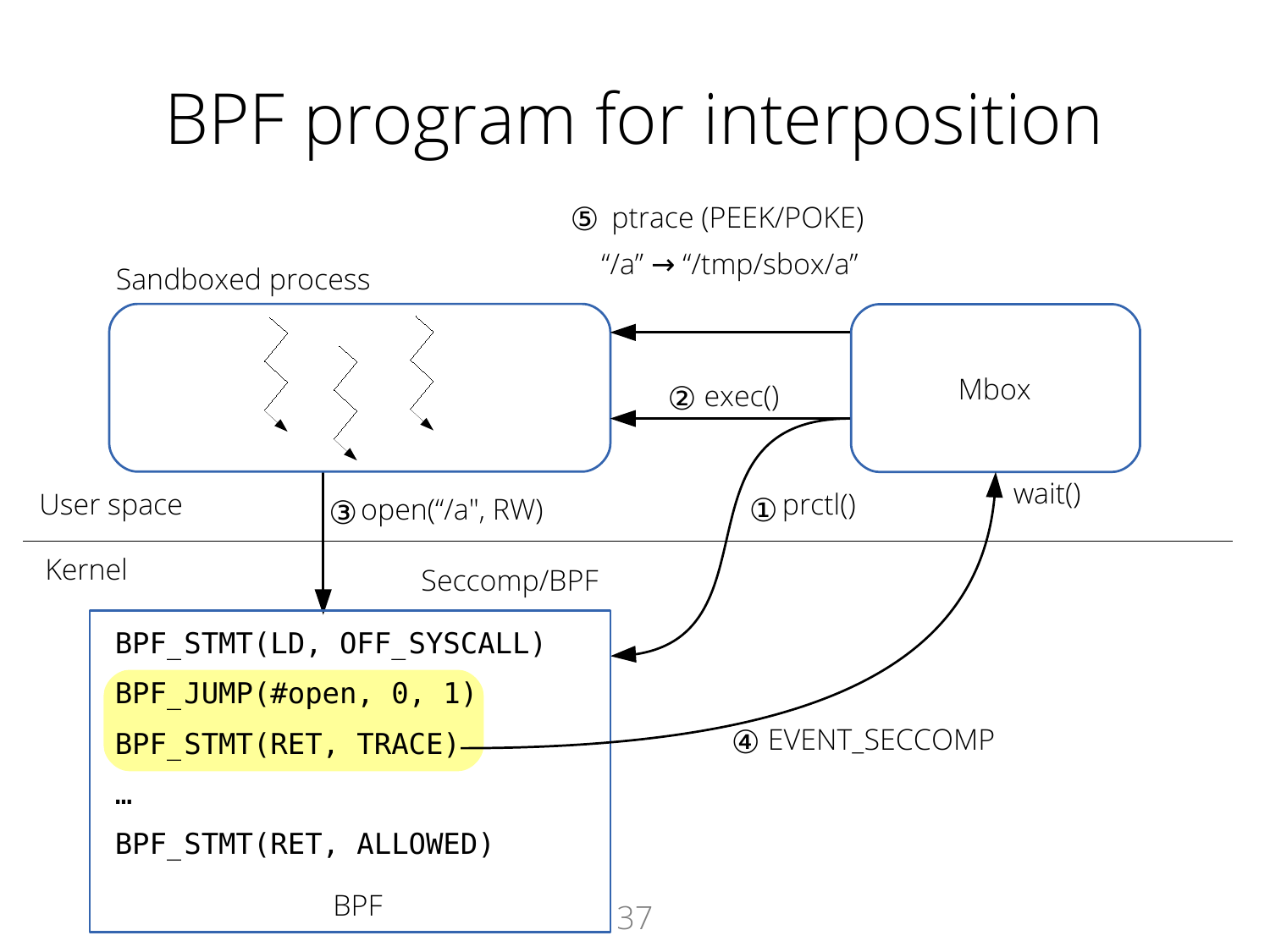#### More story to come ...

- How to avoid time-of-check-to-time-of-use?
- How to avoid replicating OS state?

● ...

#### Please, check the paper!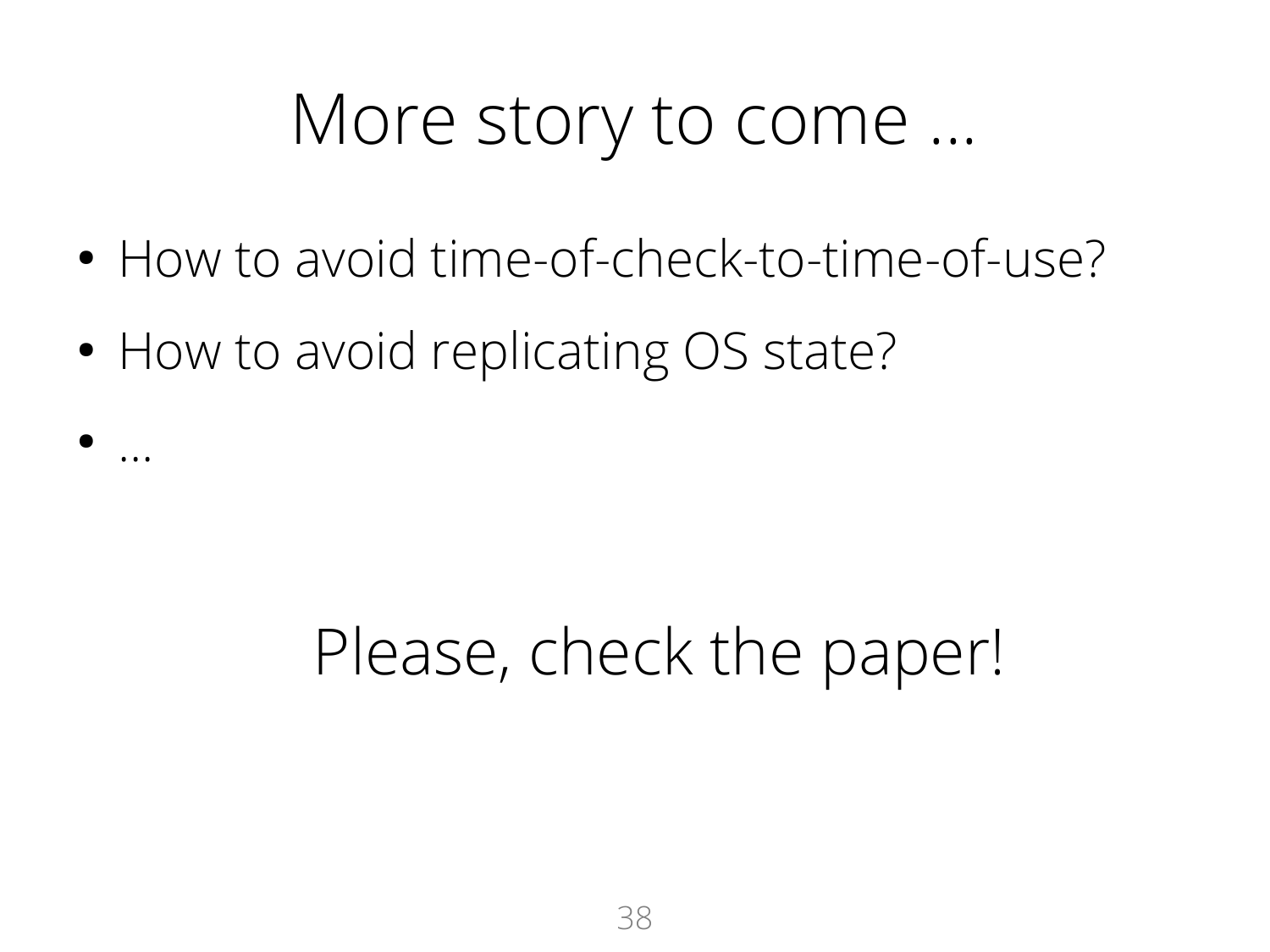#### Implementation

- Mbox: a prototype for Linux ( $>= 3.5$ , x86-64)
	- Using seccomp/BPF and ptrace
	- Extending strace 4.7
	- 1,500 Lines of code
	- Distributions: Ubuntu 12.04 and Arch 64bit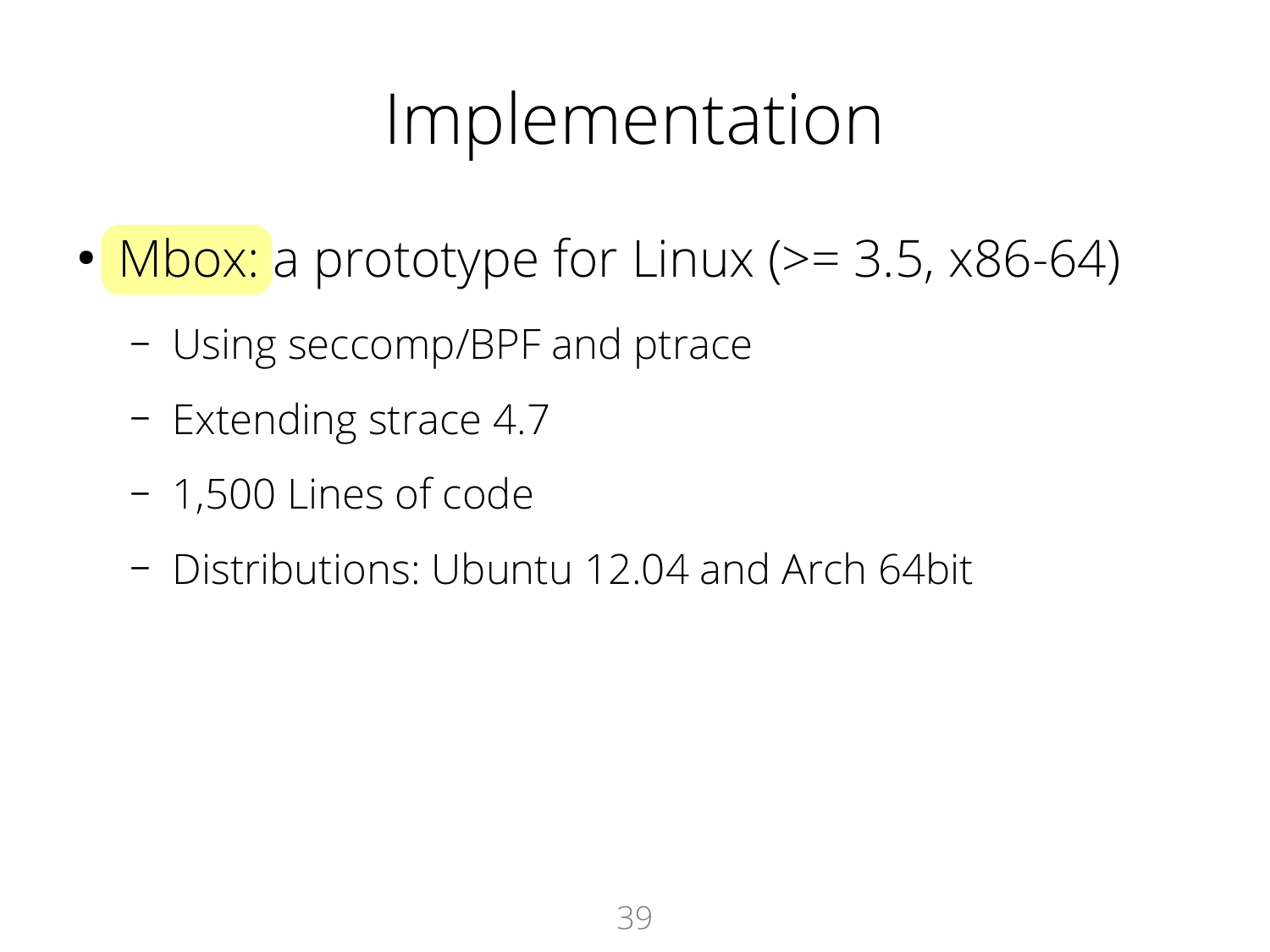#### Performance evaluation

- How much overhead does Mbox exhibit?
- How much faster is seccomp/BPF than ptrace?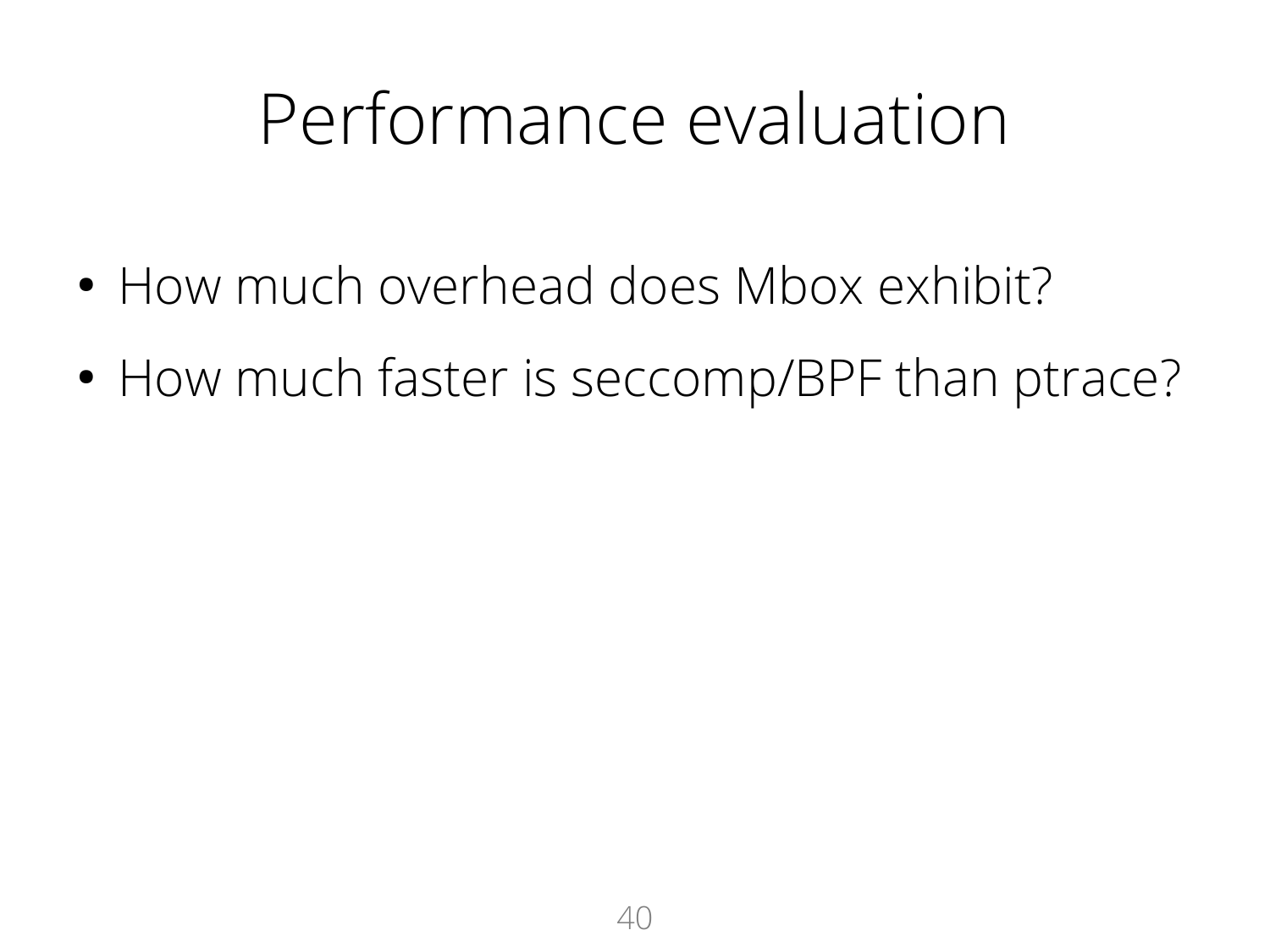### Benchmark

| <b>Task</b>       | <b>Description</b>                   |
|-------------------|--------------------------------------|
| Octave            | Octave Benchmark calculating matrix  |
| Zip               | Compress source files of Linux 3.8   |
| Untar             | Decompress source files of Linux 3.8 |
| Build Linux (-j1) | Compile Linux 3.8 kernel             |

- Following the benchmark from Apiary
- Run each benchmark in three configurations
	- Normal
	- Mbox with ptrace
	- $\mathcal{A}^{\prime}$ – Mbox with seccomp/BPF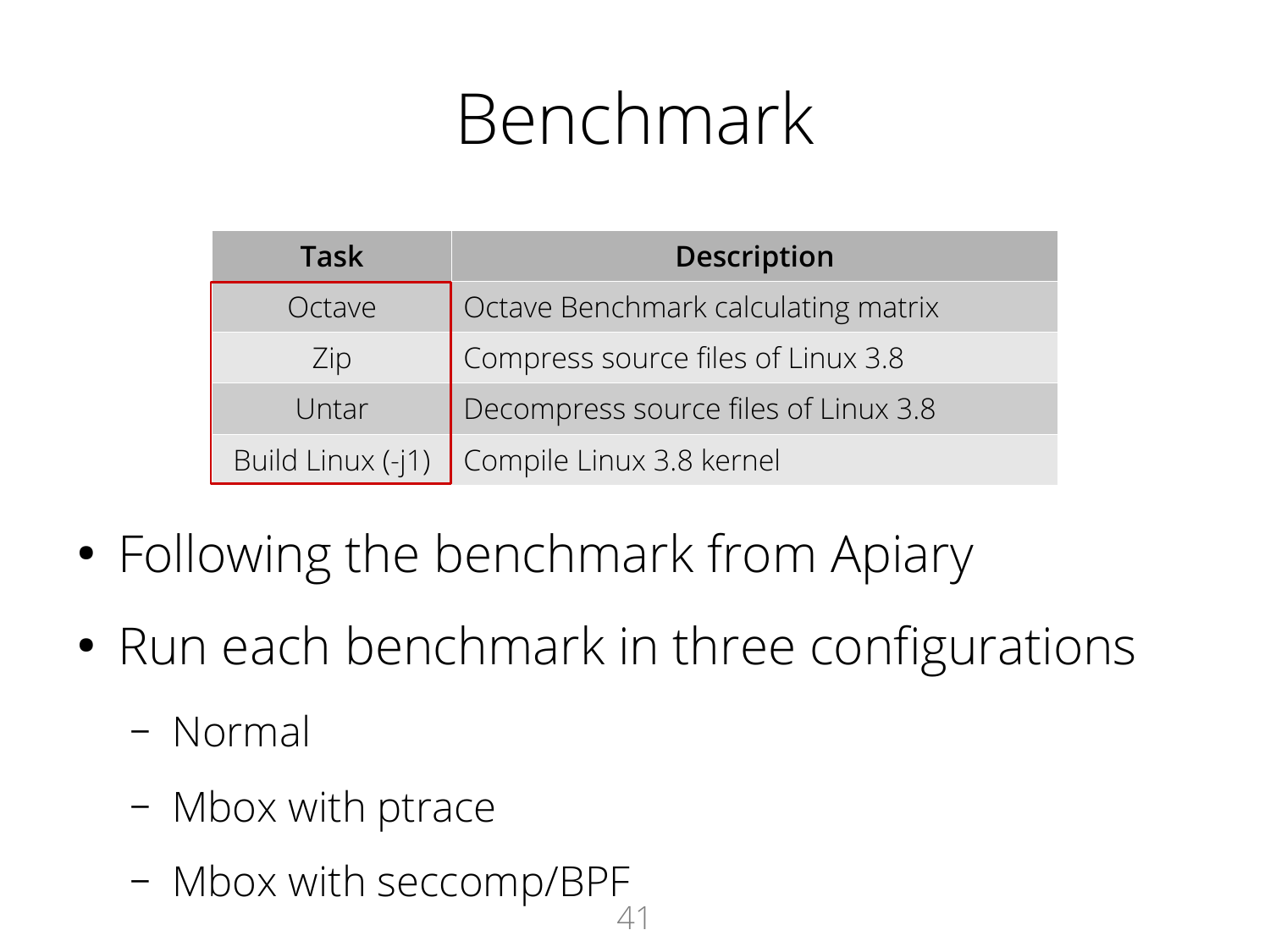# Mbox imposes modest end-to-end performance overhead

|                   |               | <b>Mbox</b> |         |  |
|-------------------|---------------|-------------|---------|--|
| Task              | <b>Normal</b> | Seccomp/BPF |         |  |
| Octave            | 2.1s          | 2.1s        | $0.1\%$ |  |
| Zip               | 15.6s         | 17.4s       | 12.0%   |  |
| Untar             | 13.6s         | 16.4s       | 20.9%   |  |
| Build Linux (-j1) | 43.6s         | 49.7s       | 13.9%   |  |

- $\cdot$  0.1%  $\sim$  20.9% overhead
- Octave: a computation-heavy workload
	- Exhibits negligible performance overhead (0.1%)
	- Spends 98% of its execution in userspace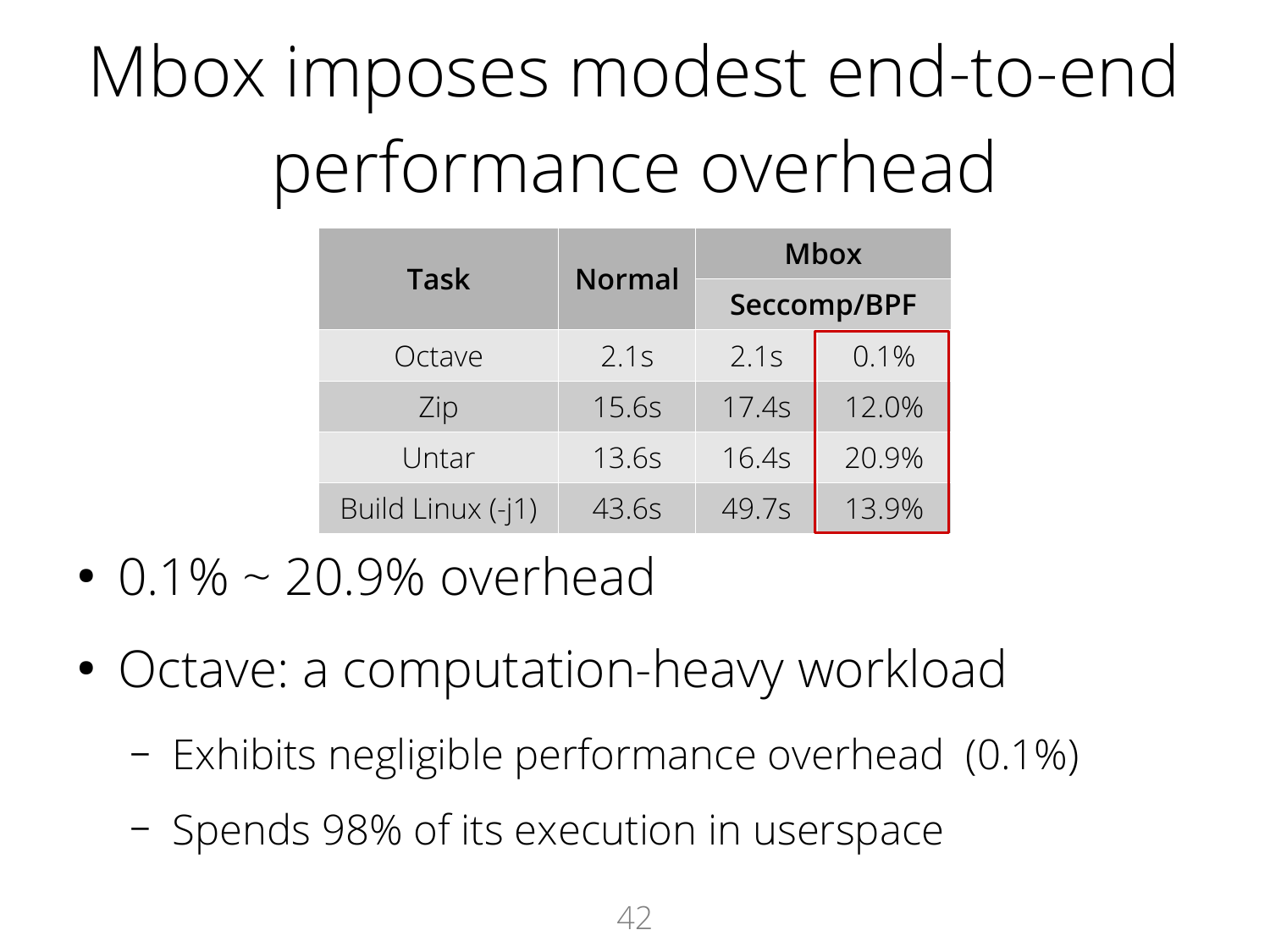# Seccomp/BPF reduces the interposition overhead

| Task              | Normal | <b>Mbox</b>   |         |             |         |
|-------------------|--------|---------------|---------|-------------|---------|
|                   |        | <b>Ptrace</b> |         | Seccomp/BPF |         |
| Octave            | 2.1s   | 2.1s          | $0.1\%$ | 2.1s        | $0.1\%$ |
| Zip               | 15.6s  | 21.2s         | 36.5%   | 17.4s       | 12.0%   |
| Untar             | 13.6s  | 19.0s         | 40.3%   | 16.4s       | 20.9%   |
| Build Linux (-j1) | 43.6s  | 53.2s         | 21.9%   | 49.7s       | 13.9%   |

- Compare overheads of using ptrace and seccomp/BPF
- Seccomp/BPF reduces overhead up to 24.5%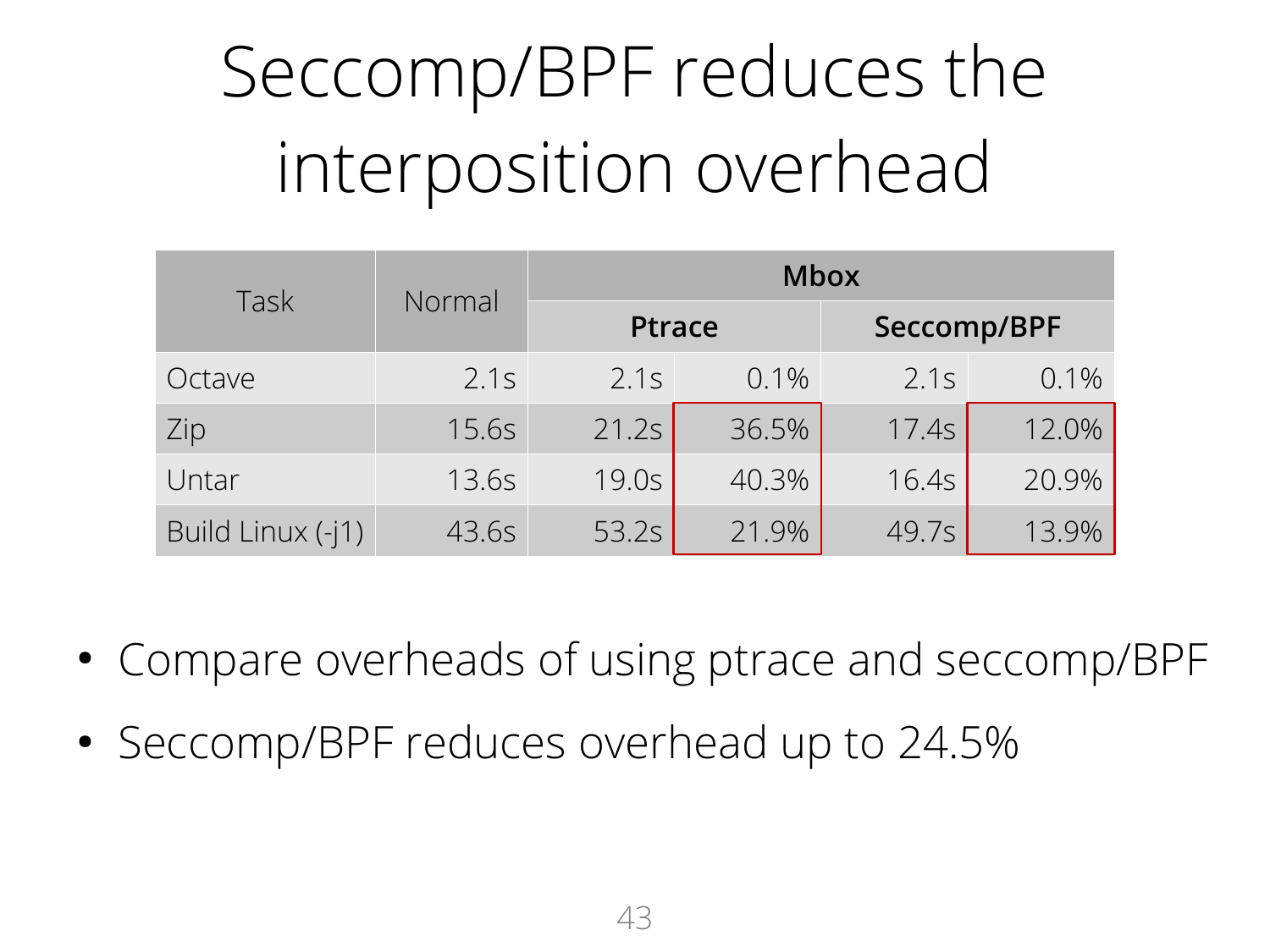# Seccomp/BPF has better concurrency than ptrace

| Task               |        | <b>Mbox</b>   |        |       |             |
|--------------------|--------|---------------|--------|-------|-------------|
|                    | Normal | <b>Ptrace</b> |        |       | Seccomp/BPF |
| Build Linux $(-1)$ | 43.6s  | 53.2s         | 21.9%  | 49.7s | 13.9%       |
| Build Linux (-j4)  | 21.7s  | 45.65         | 110.1% | 31.5s | 45.2%       |

- When compiling the Linux kernel with 4 parallel jobs, performance improves 64.9% compared to ptrace
- By avoiding unnecessary serialization of system calls, multiple processes execute system calls concurrently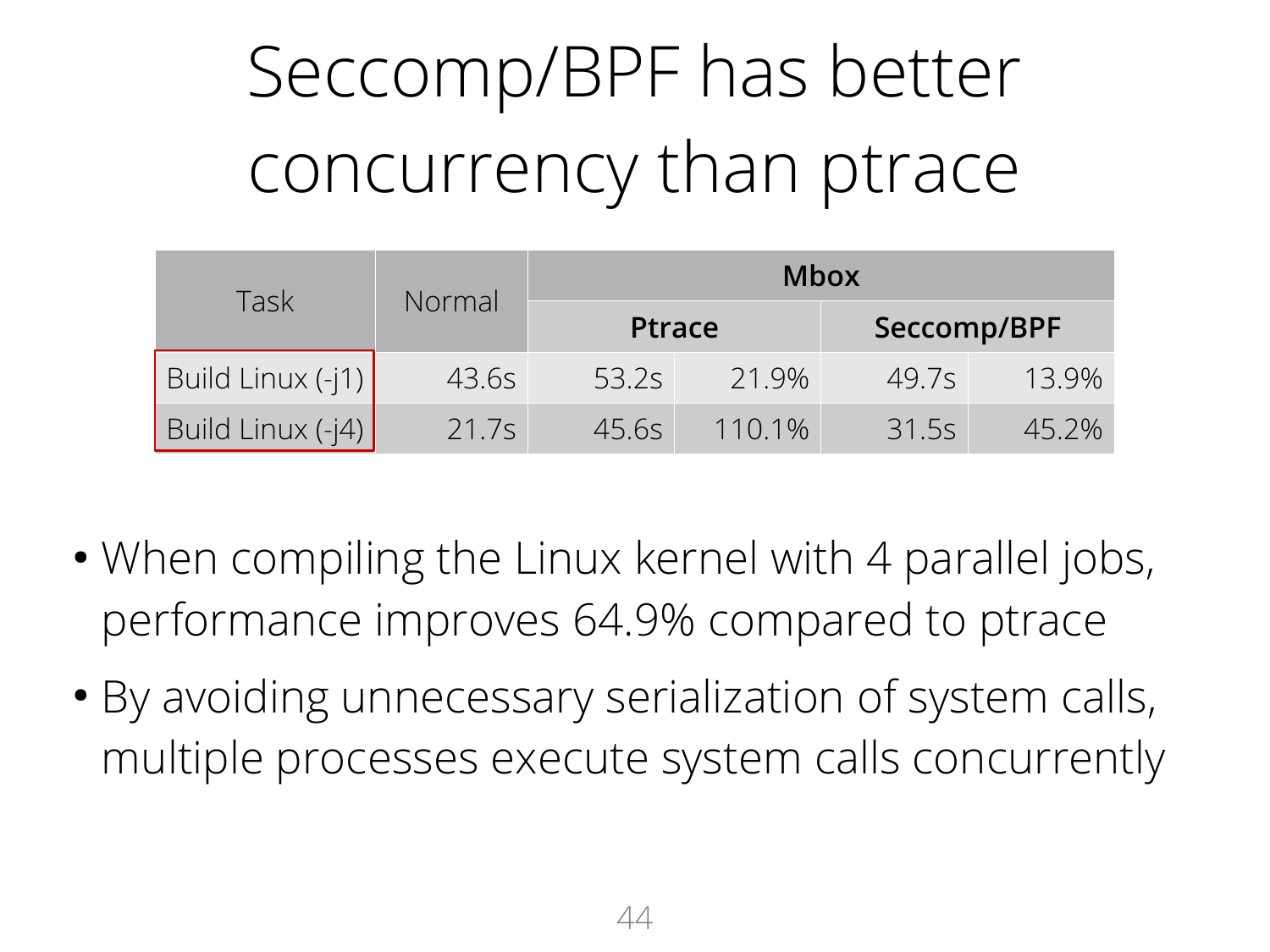# Seccomp/BPF has better concurrency than ptrace

| Task               |        | <b>Mbox</b> |               |             |       |  |
|--------------------|--------|-------------|---------------|-------------|-------|--|
|                    | Normal |             | <b>Ptrace</b> | Seccomp/BPF |       |  |
| Build Linux $(-1)$ | 43.6s  | 53.2s       | 21.9%         | 49.7s       | 13.9% |  |
| Build Linux (-j4)  | 21.7s  | 45.6s       | 110.1%        | 31.5s       | 45.2% |  |

- When compiling the Linux kernel with 4 parallel jobs, performance improves 64.9% compared to ptrace
- By avoiding unnecessary serialization of system calls, multiple processes execute system calls concurrently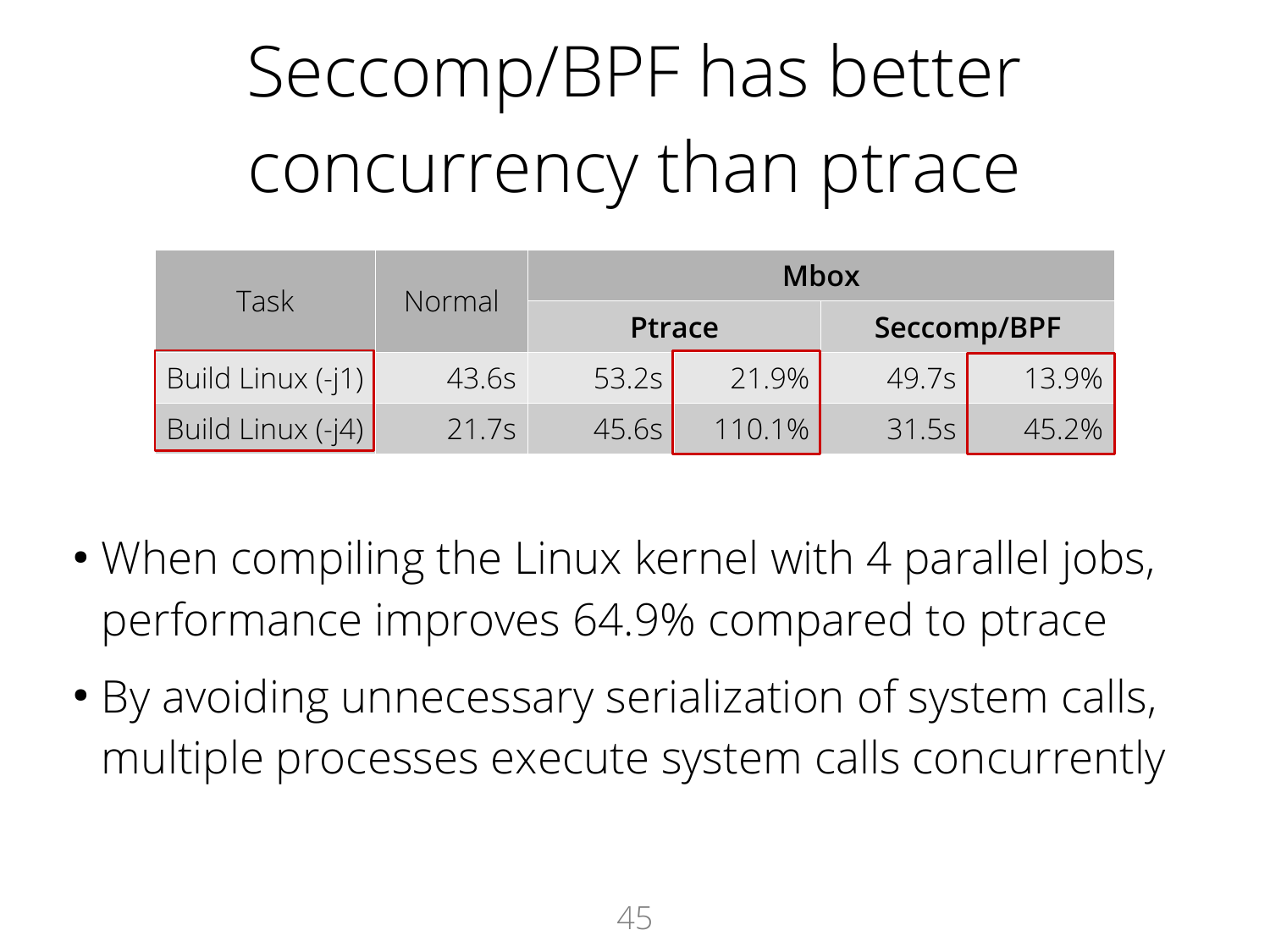#### Related work

- Layered filesystems: UnionFS [Quigley '06] / Aufs
	- Following unification rules / copy-on-write
		- $\rightarrow$  Require no modifications in commodity OSes
- **System call interposition**: Ostia [Garfinkel '04]
	- Enforcing security policies / studied common pitfalls
		- → Summarize our experience of using seccomp/BPF
- **Namespace**: Plan9 [Pike '90] / Lxc container (Docker)
	- Private namespace for each process
		- $\rightarrow$  Enabling various applications via system call interposition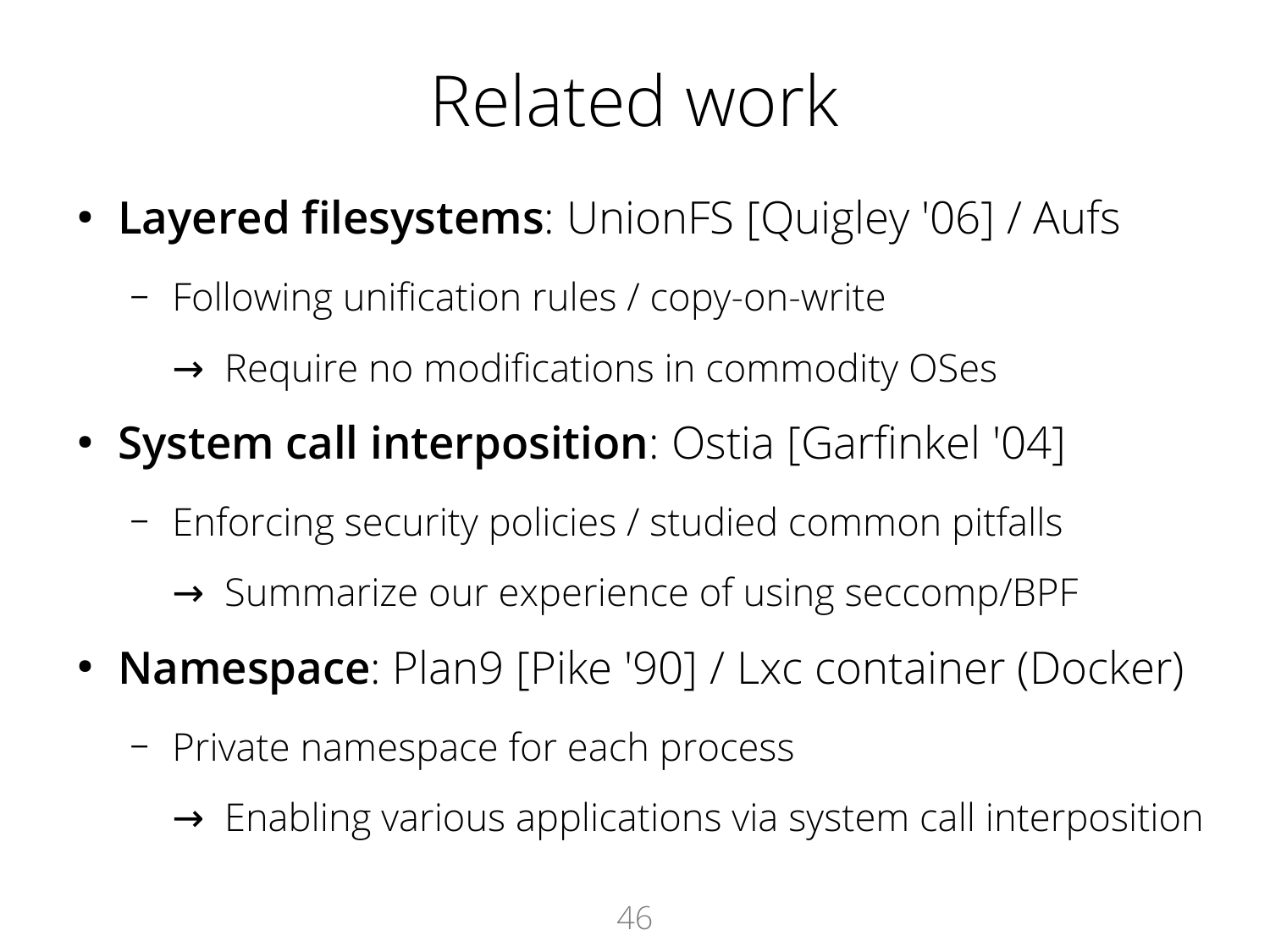### Summary

Mbox: a lightweight sandboxing mechanism

- **Layered** sandbox filesystem
- Revision-control-system like sandbox usage model
- Interposing on system calls with **seccomp/BPF**
- Enabling a variety of applications for **non-root** users

#### http://pdos.csail.mit.edu/mbox